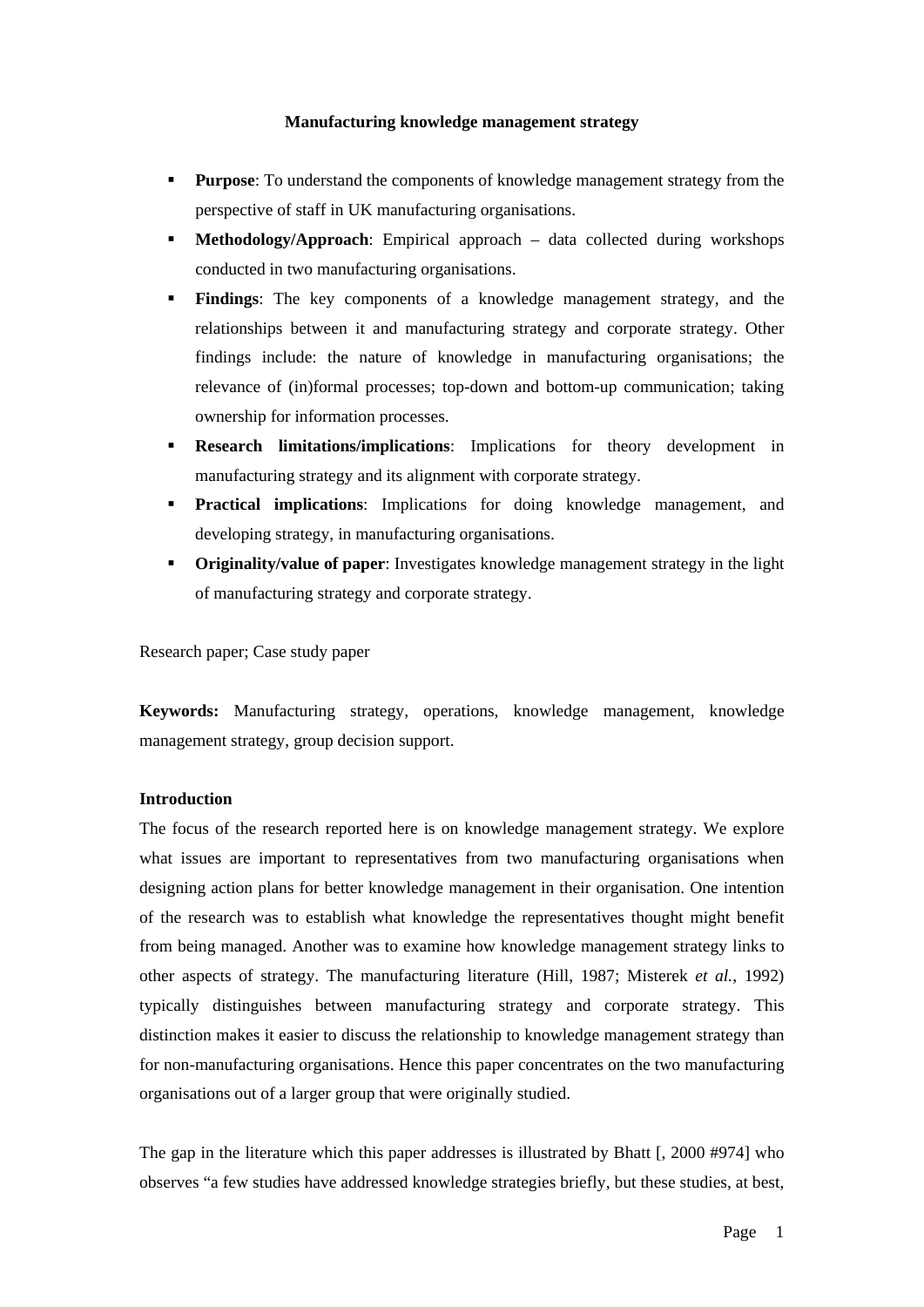can be described as personal viewpoints and opinions as they lack theoretical rigor and practical applications". This paper concentrates on practice, but aims to shed light on relevant theory. We provide insight from the developers and implementers of strategy as to the content of, and rationale behind, their knowledge management strategy. This strategy needed to encompass the delivery of different types of knowledge (formal or informal) in different formats (e.g. written, oral, electronic), involving different influences to support their owners' co-operation. It also needed to address operations, manufacturing strategy and corporate strategy.

There are many ways of looking at knowledge management in abstract. This paper adopts a process viewpoint. The term "process" is often used in two different ways in the manufacturing strategy literature. One is for "a pattern or procedure in which manufacturing strategy is developed and implemented" (Minor *et al.*, 1994), by contrast with the content of that strategy. The other is the process of manufacturing the product itself. The process viewpoint adopted here embraces both of these meanings, and goes further, to cover all the business processes in the organisation.

The theory of business processes distinguishes between core, support and management processes (Earl, 1994). The *core processes* are defined as the ones that make the organisation what it is; the ones performed directly for the external customers whom the organisation exists to serve. For a manufacturing organisation, the manufacturing process – often called manufacturing operations – will certainly be one of the core processes. *Support processes* are typically for internal customers, and often "administrative" in nature. *Management processes*, such as strategy and planning, direct and underpin the core and support processes. Thus the manufacturing strategy process as defined by Minor et al is the management process that corresponds to the core manufacturing process. This view is now becoming part of mainstream management thinking. For example, the latest version of the ISO9000 family of standards for Quality Management Systems also takes a process viewpoint, the ISO9000 term *realisation process* being equivalent to Earl's core process.

Assuming that the knowledge in an organisation is linked to its business processes, it should to be helpful to make a similar distinction about the knowledge requirements (see Edwards and Kidd (2003a) for a further discussion). By definition, core processes need to be done as well as possible, since they actually produce the outputs for the external customer. Any improvement in, or addition to the organisation's *core knowledge* – the knowledge needed to perform the core processes – should therefore produce a corresponding improvement in the organisation's overall performance. By contrast, support processes only need to be done "well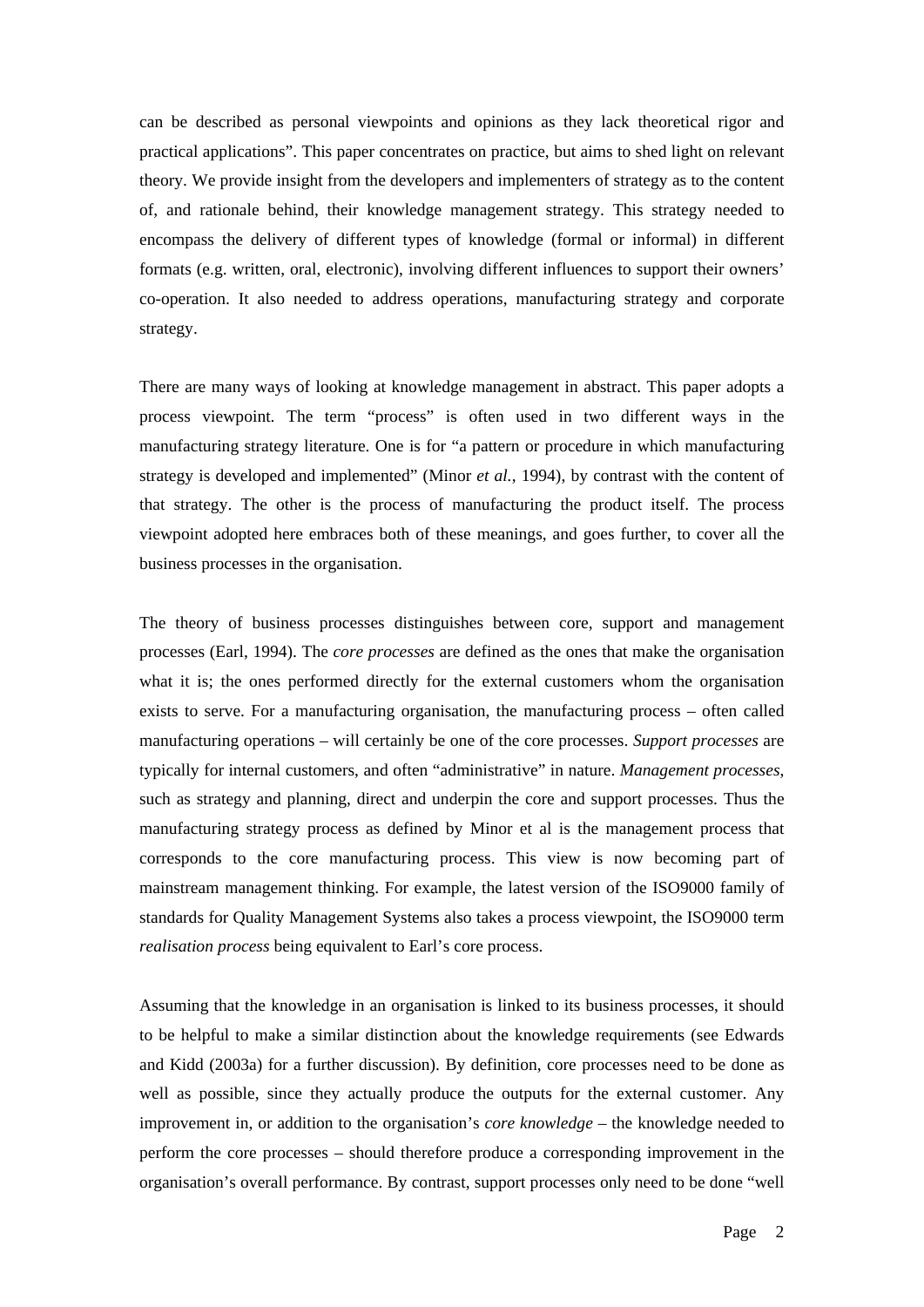enough". Thus beyond a certain point, improvements in or additions to the organisation's *support knowledge* will have little or no effect. The importance of *management knowledge*  will correspondingly depend on whether it relates to the management of a core or support process.

The structure of the paper is as follows. We first position our work within the literature on managing knowledge in manufacturing organisations. Next, we describe our research approach, concentrating on the use of small group workshops for data capture. Then we present the findings from two organisations and, finally, we discuss the transferable results from this study.

#### **Categorising knowledge in manufacturing organisations**

The manufacturing strategy literature provides a useful foundation for categorising knowledge in manufacturing organisations. Misterek et al (1992) clearly distinguish manufacturing strategy from corporate strategy, the latter covering marketing and finance, amongst other topics. Hayes and Wheelwright (1984) identified four stages of progression in manufacturing strategy, from internally neutral to externally supportive, during which the relationship between manufacturing strategy and corporate strategy changes. Hill (1987) divided manufacturing strategy into two components, structure and infrastructure. Structure covers process and technology – the design, development and implementation of manufacturing strategy. Infrastructure refers to longer term aspects – human resource policies, quality systems, organisational culture, IT. The infrastructure supports the structure.

Combining these aspects, a suitable set of top level categories for the content of the knowledge in a manufacturing organisation seems to be: manufacturing operations, manufacturing strategy (subdivided into structure and infrastructure), and corporate strategy.

Other 'dimensions' that will also be used in the later discussion are the division between core and support processes explained earlier, and also the difference between formal and informal mechanisms. An important linkage between the different dimensions is that whilst the "structure" part of manufacturing strategy is by definition almost entirely formal, a crucial informal mechanism, organisational culture, is part of Hill's infrastructure.

# **Managing knowledge in manufacturing organisations**

There is a wealth of research which explains how manufacturing organisations can improve knowledge management. Applied research on the management of knowledge in manufacturing organisations has explored the link between knowledge management and: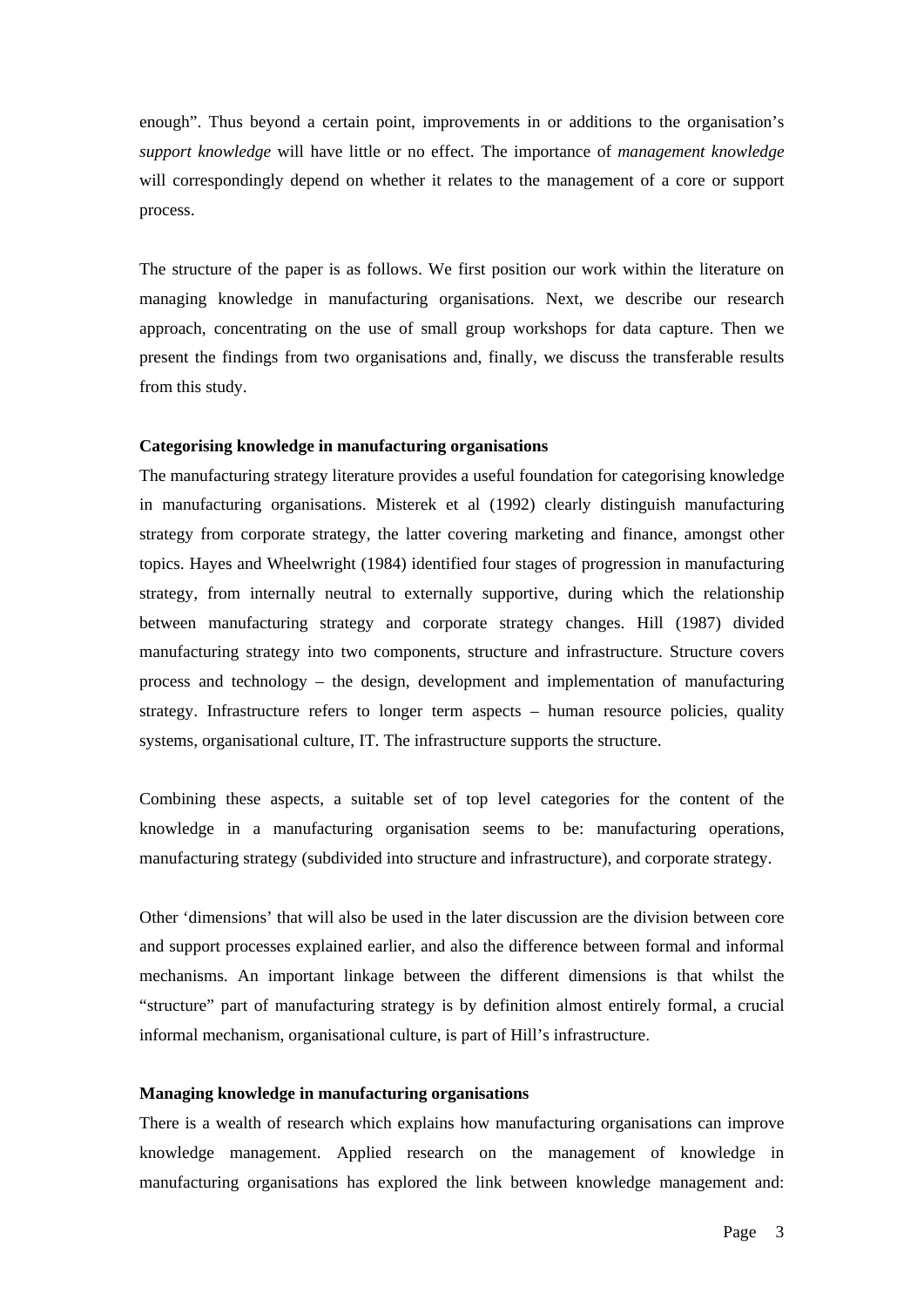organisational performance (Germain *et al.*, 2001); information technology (Beckett *et al.*, 2000; Prasad, 2000; Leseure and Brookes, 2001); competitiveness (Paiva *et al.*, 2002); the transfer of best practice (Collinson, 1999); inter-organisational networking (Robertson *et al.*, 1996; Chaston and Mangles, 2000); organisational learning (Mohanty and Deshmukh, 1999; Chaston *et al.*, 2001; Ordonez de Pablos, 2002; Robinson *et al.*, 2003).

However, from the above list only two papers are closely related with our work: those of Collinson (1999) and Mohanty and Deshmukh (1999). Collinson examined the transfer of best practice between two manufacturing organisations – the aim of the companies was to improve their manufacturing processes. He describes the changes to working practices made in the recipient company. These include: process control; quality monitoring; process enhancement groups; cross-functional working; improved communication; a customer focus. These changes contributed to improvements in defects rate and yield. As may be seen, these covered both the core manufacturing process and its related management process. While his study has important similarities with ours (we are all interested in improving manufacturing processes), his study differs from ours in many ways, most importantly that his focus was the transfer of best practice between two companies. Our focus is the development of knowledge management strategy by the staff in two companies, where often they had no best practice to transfer and they have to generate practice from new.

Mohanty and Deshmukh (1999) evaluate manufacturing strategy for the selection and evaluation of advanced manufacturing technology, their focus being organisation learning. They suggest a "group-based participatory evaluation process … to provide a prioritised list of strategic initiatives", page 314-5. They use group decision support approaches to facilitate the evaluation of strategic alternatives by a group of decision-makers. Their study differs from ours in that their focus is on the evaluation of strategic alternatives for manufacturing strategy, while ours is on the design and negotiation of strategic action plans for knowledge management strategy.

The paper by Mohanty and Deshmukh (1999) also helps to confirm the suitability of group working for exploring aspects of strategy in manufacturing organisations. Perhaps the most widely-known example of this kind is the work of Platts and Gregory [, 1992 #4156]. They devised a process for developing manufacturing strategy, several of whose stages rely heavily on facilitated participative workshops. Nevertheless, we are not aware of any previous work on knowledge management strategy in manufacturing organisations that has taken a workshop approach.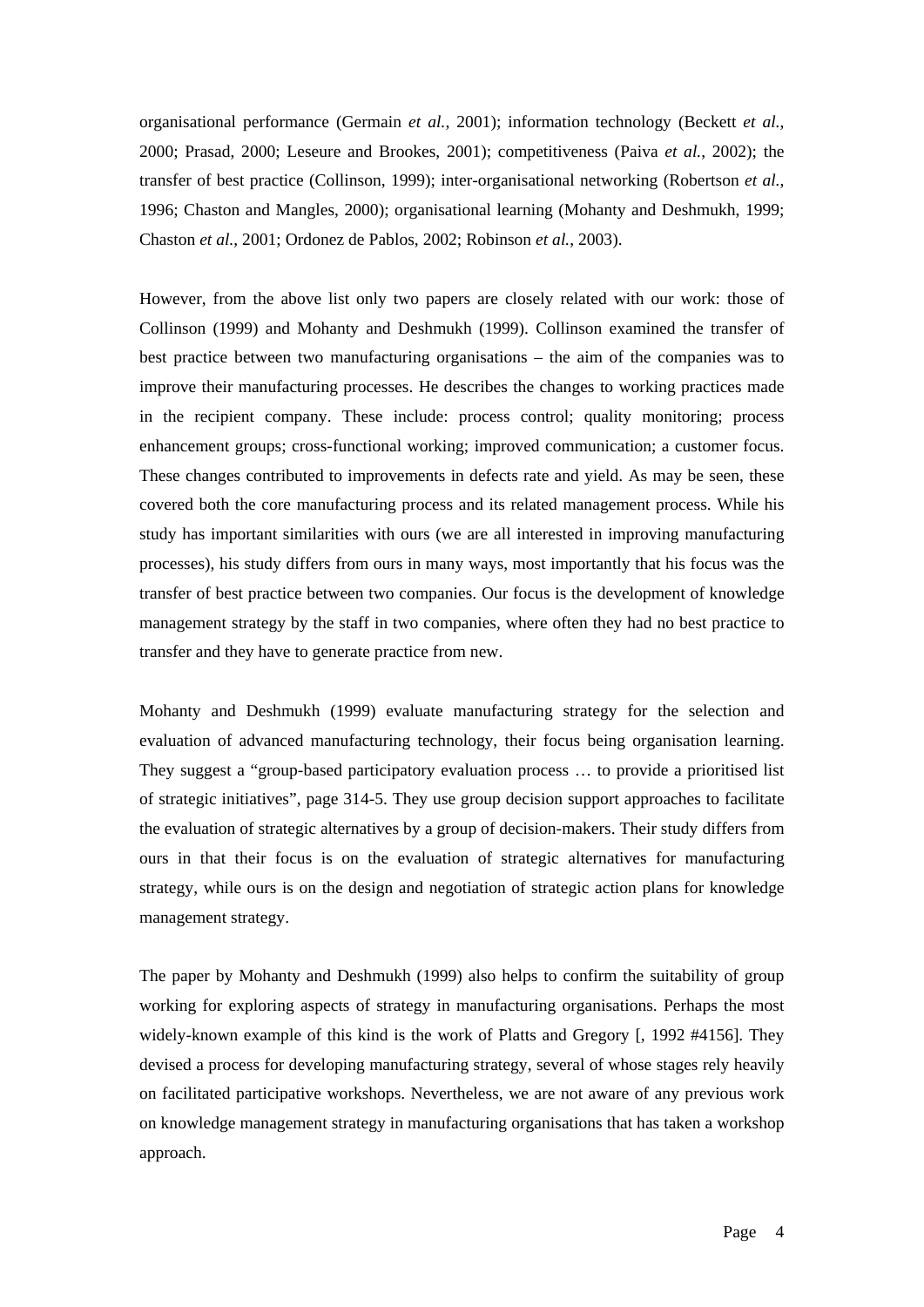We will now introduce our research methodology, including the knowledge management workshops, in preparation for reviewing their results.

## **Research methodology**

The overall research methodology used in this study was as set out below. Note that the term "client" refers to the main contact in that organisation. For each organisation, the steps proceeded as follows:

- Design and agreement of workshop agenda to address the organisation's concerns (with the client and then the participants).
- The workshop.
- Oral de-briefing of client.
- Post-workshop data analysis (of maps, exit questionnaires, researcher observations).
- Written report to client and participants.
- Client/participant feedback on report.
- Identification of generic and specific themes.

#### **Workshop format**

Both workshops were an entire day in length for a single organisation. We will refer to the two organisations as "HighTechManuf" and "ManufIndProd" to preserve their anonymity. We suggested there should be 6-10 organisational members in the workshop: too few participants, and the range of views represented would be narrow; too many participants, and the group dynamics become more complex for the facilitator. In the event, 7 attended from HighTechManuf and 10 from ManufIndProd.

The workshops were conducted according to an approach named Journey Making (Eden and Ackermann, 1998). To build commitment to an action plan, *JOURNEY* Making suggests that key stakeholders should share and *JOintly Understand* each others' views during a group workshop. They should *Reflect* on the diverse nature of those views and *NEgotiate* a *strategY* which all the stakeholders want (in our case) to improve knowledge management.

The workshops used a facilitated computer-supported group decision support system. Pairs of participants shared a laptop computer which was running a brainstorming software package and was networked to the facilitator's computer. To share their views on knowledge management in their organisation, participants typed them into their laptop (using only a few words to indicate the view – so views could be understandable to others). The view would be transmitted to the facilitator's computer which was linked to a projector. There the facilitator loosely clustered the views by content to position similar views beside one another and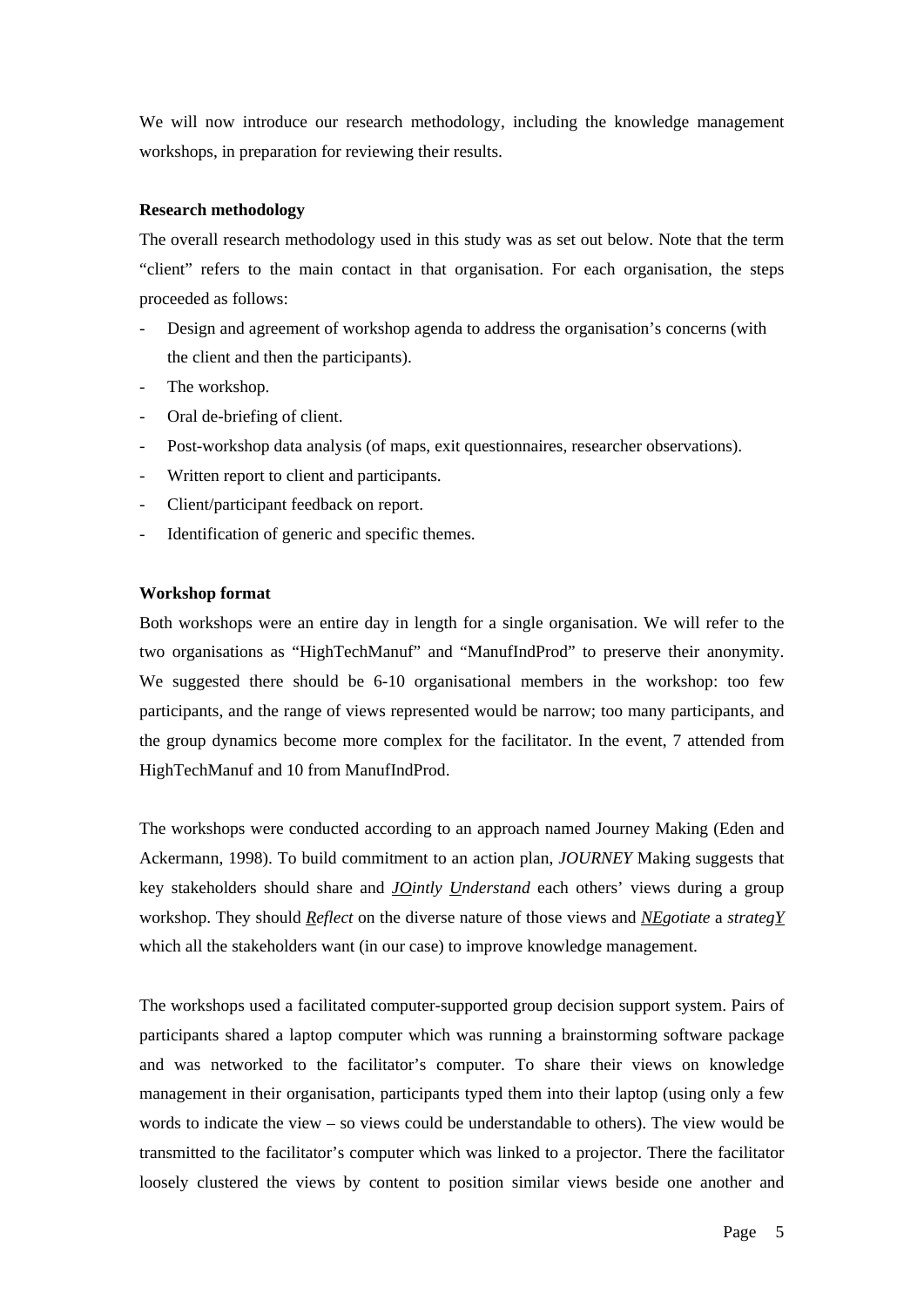thereby help the participants to absorb the views. After participants finished sharing all their views, all the clusters were projected onto a screen in map form (see Figures 1 and 2). Participants then read the map of clusters and shared more views as they were stimulated by what they read. This would normally result in a total of up to 100 different views being displayed.

To more fully understand the relationships between the views, group discussion around the clusters would ensue. To graphically represent a relationship on the map, a link would be inserted between appropriate views in the form of an arrow, for example, knowledge of "customer's own experiences" provides "customer feedback" of "what the customer wants" (in the top right of Figure 2). The participants, as a group, could then amend or move the views and the clusters. As well as linking and clustering views, everything else about the entire map could be amended until the participants were agreed that it represented their position on the issues.

The advantages of computer support in this context include speed, anonymity, creativity and accuracy. They are discussed in detail in Shaw (2003).

# *A flexible agenda for the workshops*

It is generally accepted that knowledge management must vary between organisations. This implies that the participants must design their own agenda. However, as the organisations were relatively new to knowledge management, a starting-point was needed. We therefore initially suggested the following four sessions:

- Session 1: "What knowledge informs our business?"
- Session 2: "What knowledge management processes currently exist in our organisation?"
- Session 3: "What knowledge management processes should exist in our organisation?"
- Session 4: "How do we (or should we) evaluate how good these processes actually are?"

In both workshops the groups partially followed this agenda (through Sessions 1 and 2), and then decided to design their own sessions before returning to this agenda (as discussed below). Each session produces at least one map, but to save space we have included only one map from Session 1 of each workshop.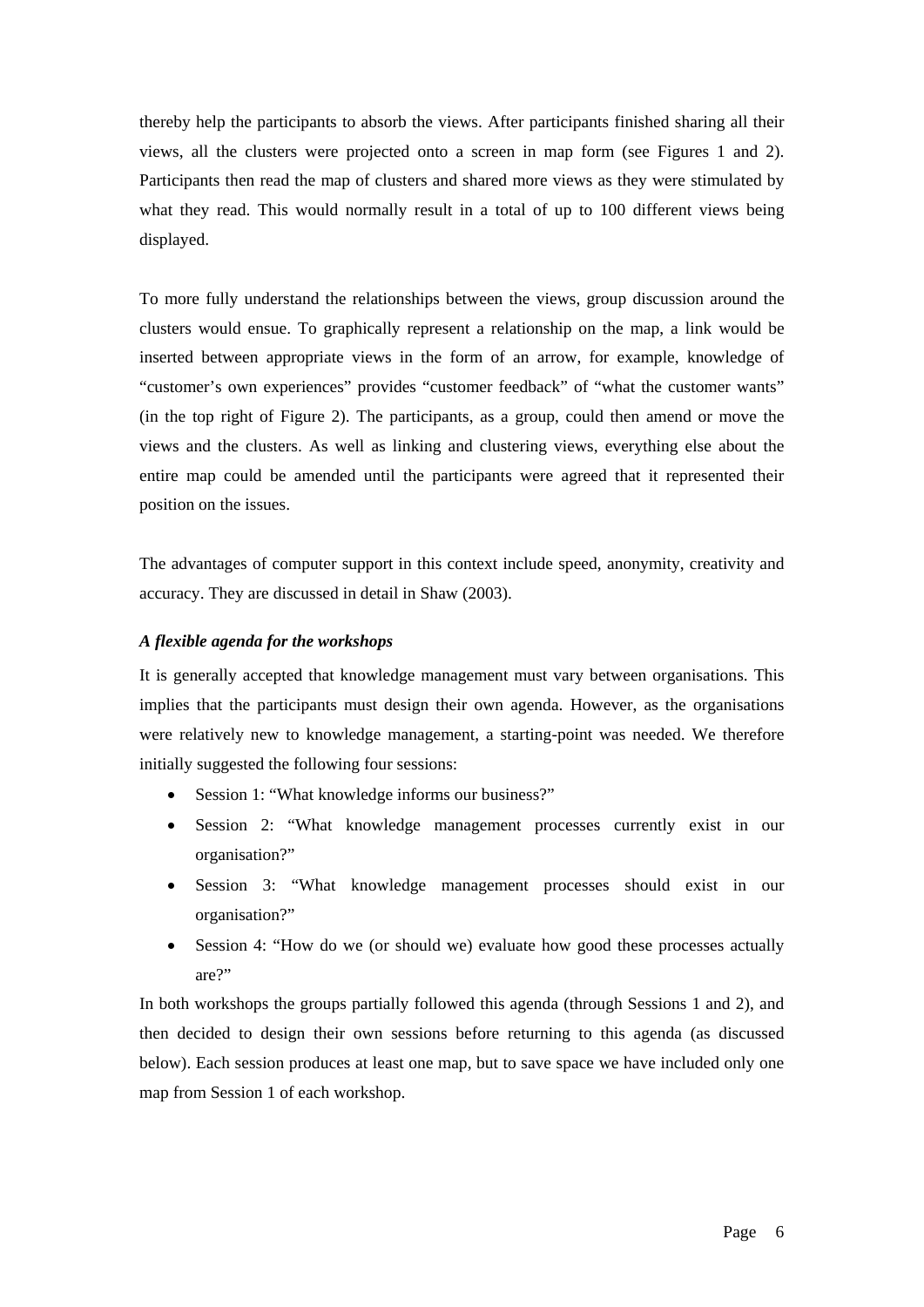#### **The organisations and the findings**

## *HighTechManuf*

HighTechManuf is a high technology manufacturing group, privately owned with £100M turnover and 800 employees. It had recently been formed through a merger of four constituent companies, two of which had been competitors. There had been little pursuit of knowledge management previously, but this was now seen as important to *"start acting like a large company as now we cannot act like a small informal company"*. The client (who was tasked with improving the organisation's processes) saw that improving knowledge management practices was an important move – to get knowledge flowing between the former constituent companies.

Most of the 7 workshop participants were engineers by background. The participants thought that knowledge management was important to HighTechManuf, evident through their agreement with the statement on their exit questionnaire that "I think that knowledge management is an important issue in HighTechManuf'' (average 1.57, where  $1 =$  Strongly Agree and 5= Strongly Disagree).

The first session asked "What knowledge informs HighTechManuf?" and produced the map shown in Figure 1. The participants identified 11 clusters, ranging from "R  $\&$  D" to "customer requirements". Note that we have retained the exact terms used by the participants, even when they include errors of spelling or grammar, as with the cluster named "metallurgically capability".

#### {Take in Figure 1: "A map from the HighTechManuf workshop"}

There was also discussion about the currency of knowledge, around the statement *"if it is not owned and updated, is it of any value"*. It was agreed that ideally all knowledge and information should be up-to-date, and that processes based on ownership should be implemented to ensure this.

Reflecting on the range of knowledge contained in the group map, one participant questioned: *"what knowledge are we not aware that are we missing? How do we find out?*" This was an example of the general issue of being able to 'know what you don't know'.

The second session asked "What processes are used to acquire, share, retain and utilize knowledge?" Post-workshop, these processes were analysed on a 2x3 matrix to identify which were formal or informal and which were oral or written or electronic. A quantitative analysis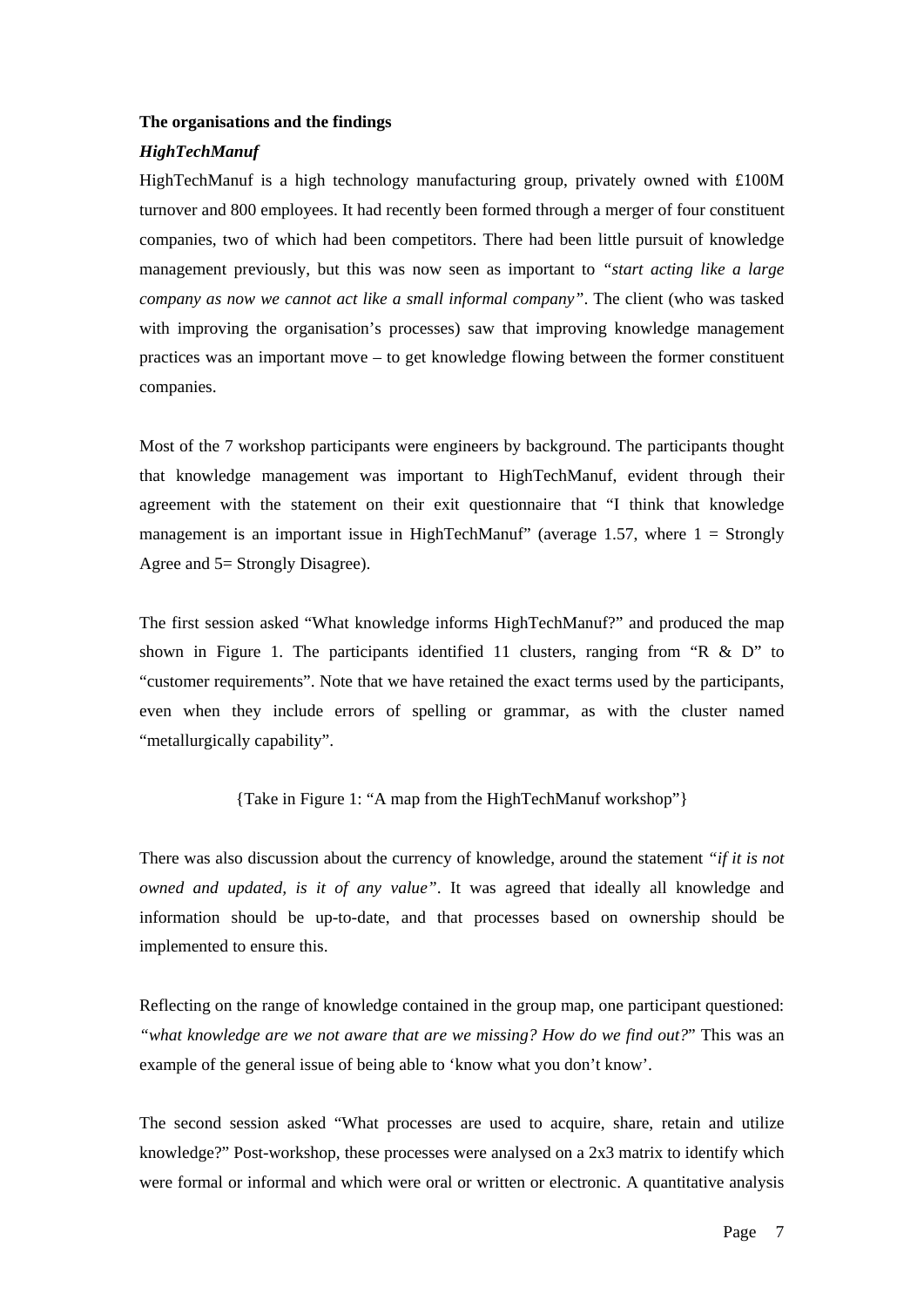is provided in Table 1. Nearly half of the existing processes within HighTechManuf were formal, written processes (for example, standard operations sheets, key performance indicators, reports and guidelines, quality records and drawings). Moreover, the participants thought that improving these written, formal processes was one of the best ways to improve their practice of knowledge management (participants wanted to improve 33 of the 51 processes currently used). Formal, oral processes were also felt to be a useful way of sharing knowledge, for example, weekly communication meetings. However, there was a significant amount of frustration in the participants about having too many meetings. This was seen as a barrier to knowledge management (due to information overload). Electronic formal processes included shared files on computer, databases and a single point of access to information.

{Take in Table 1 "The types of knowledge to be managed"}

In contrast there was felt to be a lack of informal, oral processes, and there was much debate about depending on "random bumpings" between people as a means of knowledge management. Comments included:

*"They're not working if they're stood around the coffee machine"*, a reply to which was *"we don't even have a coffee machine"*. However, one participant commented *"I think we should encourage it – in a formal meeting you do not say what you might informally"* while another observed that *"It's not a process you can formalise"*

Electronic informal processes were largely about "random email" and bulletin boards. Experiential processes included on the job training and apprenticeship. Other processes included using industry experts and consultants, competitor analysis via tradeshows.

After a vote, participants decided to depart from the original agenda, and concentrate on improving three specific aspects of knowledge management: the use of standard operating sheets; social networks; meetings.

The third session therefore asked the question "How do you get the information into standard operating sheets?" but the focus was wider, covering the motivation for sharing information and the use of standard operating sheets (SOPs). The group focussed on four issues. First "enablers" were identified, including: developing a common language across the three units; creating a generic methodology for their development; identifying skills which the company might be at risk of losing.

Second, methods for "capturing key information" were discussed, including: confiscating personal black books which cannot be shared; breaking up the jobs into small elements and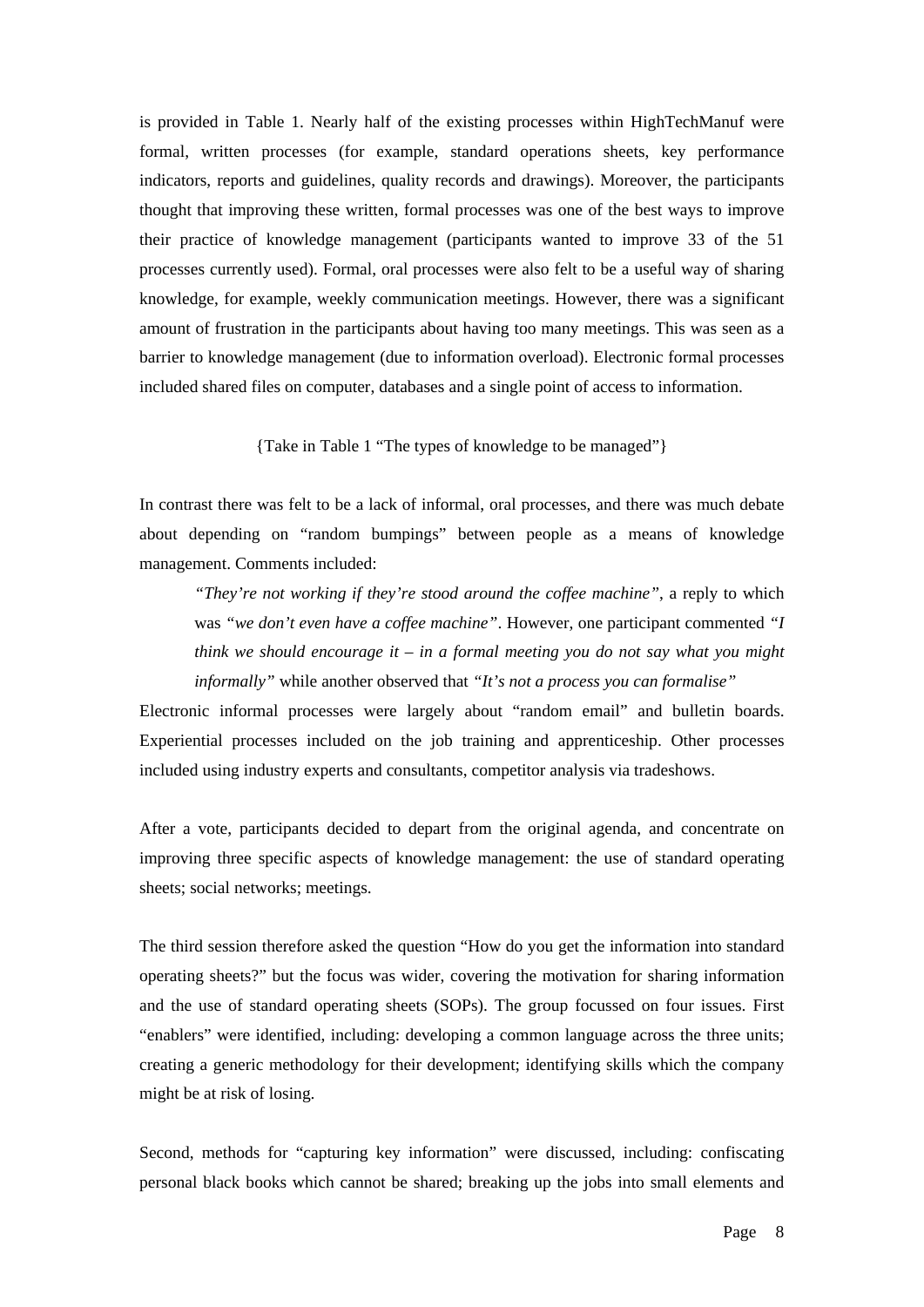agreeing and documenting in a consistent way the best (and worst) ways of doing those; using visual representations (photos, drawings etc) or video in addition to the written word. However, one participant said *"there are things we do not have a best practice on {to put into a SOP}, because we do not know how to do them yet."*

Third, participants discussed how they would provide support and encourage workers to put information into SOPs: asking "what's in it for me?" Methods included: aligning reward and recognition incentives to knowledge sharing; training; linking standardised work to skills matrix and educating workers as to the benefits of standardised procedures, including Team Leaders; appointing champions.

Fourth, evaluation of the SOPs was discussed. This included: monitoring rework/scrap of reengineered processes; audits, evaluate and modify operations and SOPs; address recurring non-conformance; create a database of SOPs which is updated. Overall, changing the design and use of SOPs was considered to require a change in process, as well as (and probably more difficult) a change in the perspective of the workers in terms of their attitude towards SOPs and how dedicated they were to successfully implementing them.

The fourth session considered the importance of social and professional networks in the knowledge management strategy of HighTechManuf. The discussion did not get much beyond identifying the enablers, which included: gaining executive sponsorship; providing a budget; rewarding the achievements of networks. Discussion also considered the type of activities – brainstorming events, newsletters, special interest groups, social events, guest speakers, team rivalry dimension, off-site events. One participant noted that there might be *"more of a tangible benefit from an accountant and a purchasing guy talking than two purchasing guys from different divisions."*

In the fifth, and last, session participants discussed the when, and how, of meetings. This arose out of a sense of desperation among the participants of being invited to too many meetings, which were often unfocussed, too long, and attended by the wrong people. It was decided that meetings should be called when: all the necessary information is available; multidisciplinary input or debate is required; it is imperative to avoid misunderstanding and to ensure a consistent message is conveyed; more than two people are involved. In terms of how meetings should be more effective the group decided that meetings should be: planned, with an agenda circulated well in advance; chaired effectively; short, sharp and task oriented (with a time limit); able to produce minutes and a list of actions within 24 hours.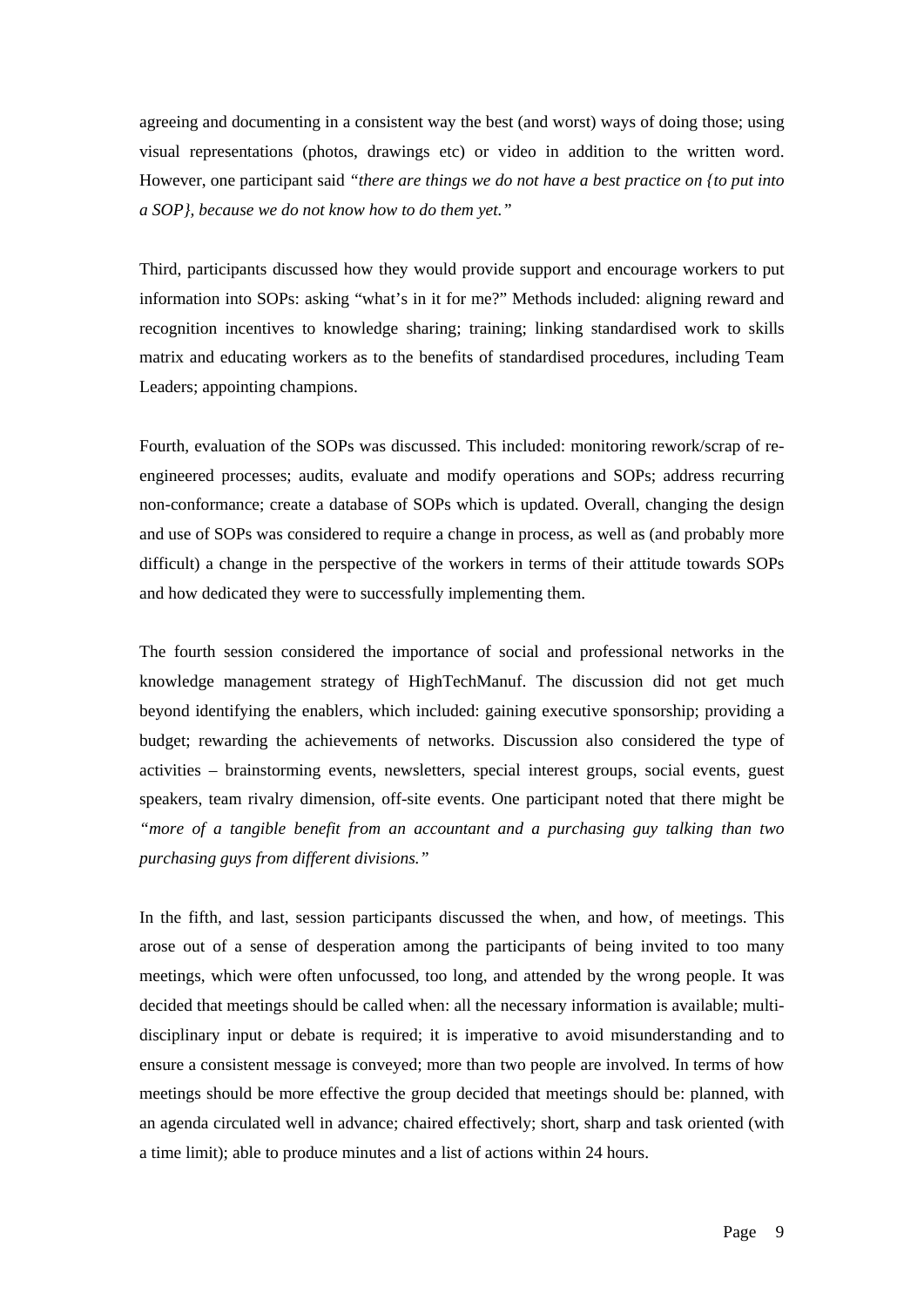## *ManufIndProd*

ManufIndProd is a privately owned manufacturer of industrial products for engineering and construction, formed through a recent management buy-out. There had been an informal recognition of the importance of knowledge for years, but only recently had the new senior management team begun to formalise the knowledge management processes. They accepted a need for cultural change in the longstanding workforce. The client (the Managing Director and co-owner of ManufIndProd) outlined the organisation's problem as: *where is the knowledge? how can we utilise it? where do we want to be? how do we get to where we want to be*?

The 10 participants represented the range of the hierarchy – from the top management team right down to team leaders – however the majority were from the manufacturing side of the organisation. The participants agreed that "I think that knowledge management is an important issue in ManufIndProd" (average 1.70, where  $1 =$  Strongly Agree and  $5 =$  Strongly Disagree).

The first question was "What knowledge informs ManufIndProd?" Responses are displayed in Figure 2. Seeing the finished map, one participant reflected *"that looks just like the ISO9000 chart"*, quickly responded to by another participant, *"Yes, but it took two hours, not 15 weeks"*.

## {Take in Figure 2: "A map from the ManufIndProd workshop"}

The second question was "What processes are used to acquire, share, retain and utilize knowledge?" Post-workshop analysis of the views was performed using the same framework as for HighTechManuf (results in Table 1). In ManufIndProd well over half of the processes were formal, written in nature. Many of these processes were concentrating on manufacturing and technical knowledge, for example: process specifications and sheets; technical reports; quality manual; and vendor rating. Within ManufIndProd there was a strong commitment to using notice-boards for sharing formal, written knowledge and monitoring progress. Also, there was a desire to monitor process control more, again in a formal, written way. Additional examples are available for each category of knowledge as for HighTechManuf, but will not be reproduced here, except to observe that written informal processes included 'post-it' notes.

There was some concern over the number of processes they wanted to improve: they thought that 52 out of the 86 processes currently used could be improved. However, they also realised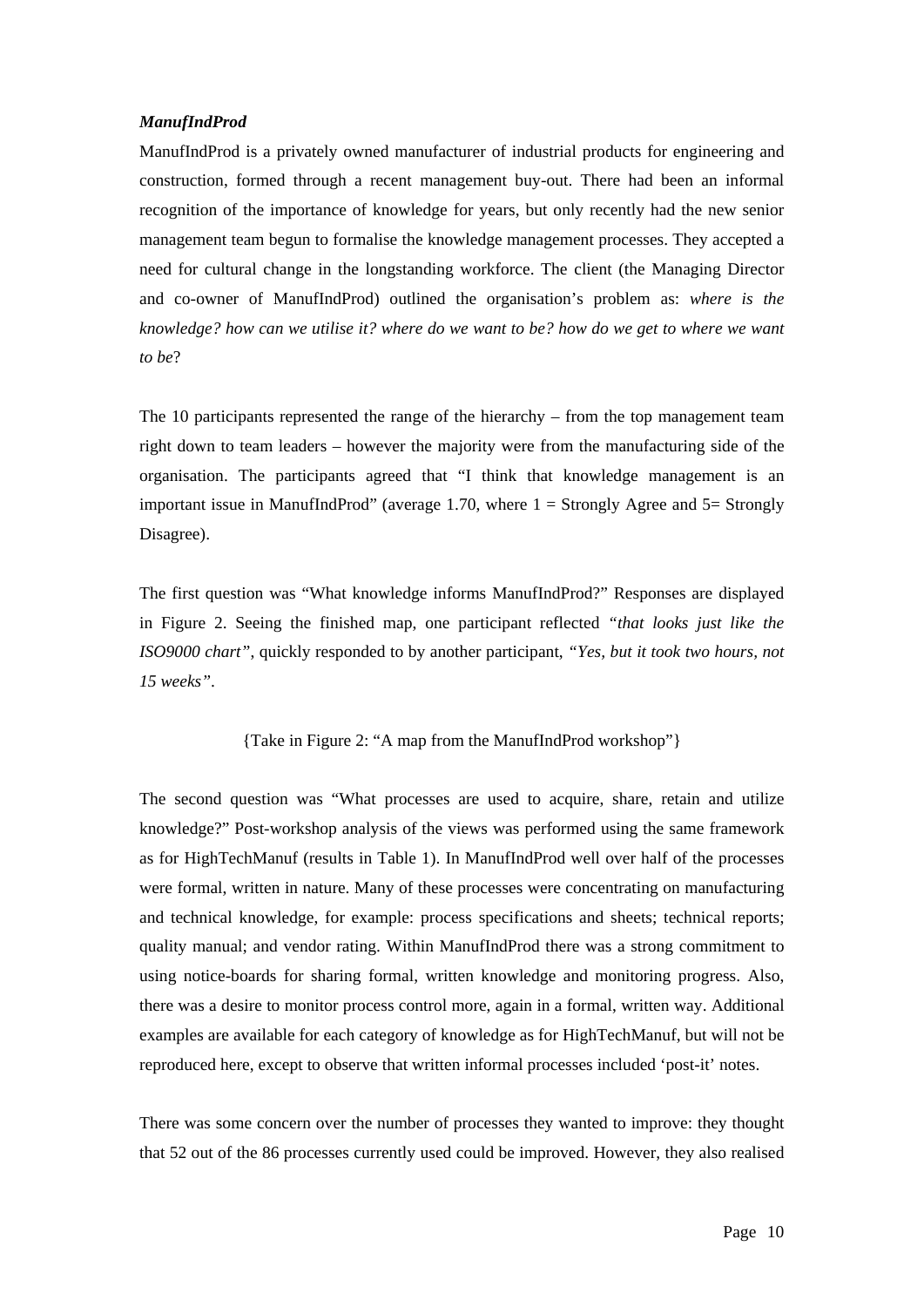that this desire to improve was a healthy reflection of the desire of the organisation to improve its business.

As with HighTechManuf, participants decided to refocus Session 3 in the original agenda to address "What processes should we be using to improve our process control?" This was to lead to a final discussion, "What measures should be used to evaluate the improvement in process control?"

The third session therefore focussed on improving process control. This improvement was thought possible through improved: use of statistical process control, capability studies and cause and effect diagram; process recording including plan-do-check-act, improving the accurate capturing of relevant data; discipline through doing things properly, such as, tooling, labelling, paperwork traceability, planning; training to ensure it is adequate. Also recommendations for improvements covered: work instructions – many of the views were similar to those for how HighTechManuf might improve SOPs; ergonomics, lighting, space utilisation; quality assurance including shelf life control, tighter sampling control, and control of incoming materials.

One participant noted that *"the men will fill in the work study sheet to fit the procedure, but that won't be what they {actually} do*", suggesting that capturing useful data through this might be problematic.

The fourth, and final, session asked the question "What measures should be used to evaluate the improvement in process control?" Measures included: output from the statistical process control; improved stock management, including reduced WIP and obsolete stock; machine down-time and retooling times increasing utilisation; improved productivity, including energy consumption. Other measures pertained to: quality of the customer service, service levels and satisfaction; quality of the product in terms of number of returns and complaints; meeting due dates for delivery. There were also: business benefits of profitability, increased orders and lower running costs; and employee benefits of reduced absenteeism and 'smile charts'. In ManufIndProd most of these measures were already being done to some degree, but the group felt that they could do a lot more on many of them, and that this work could start immediately.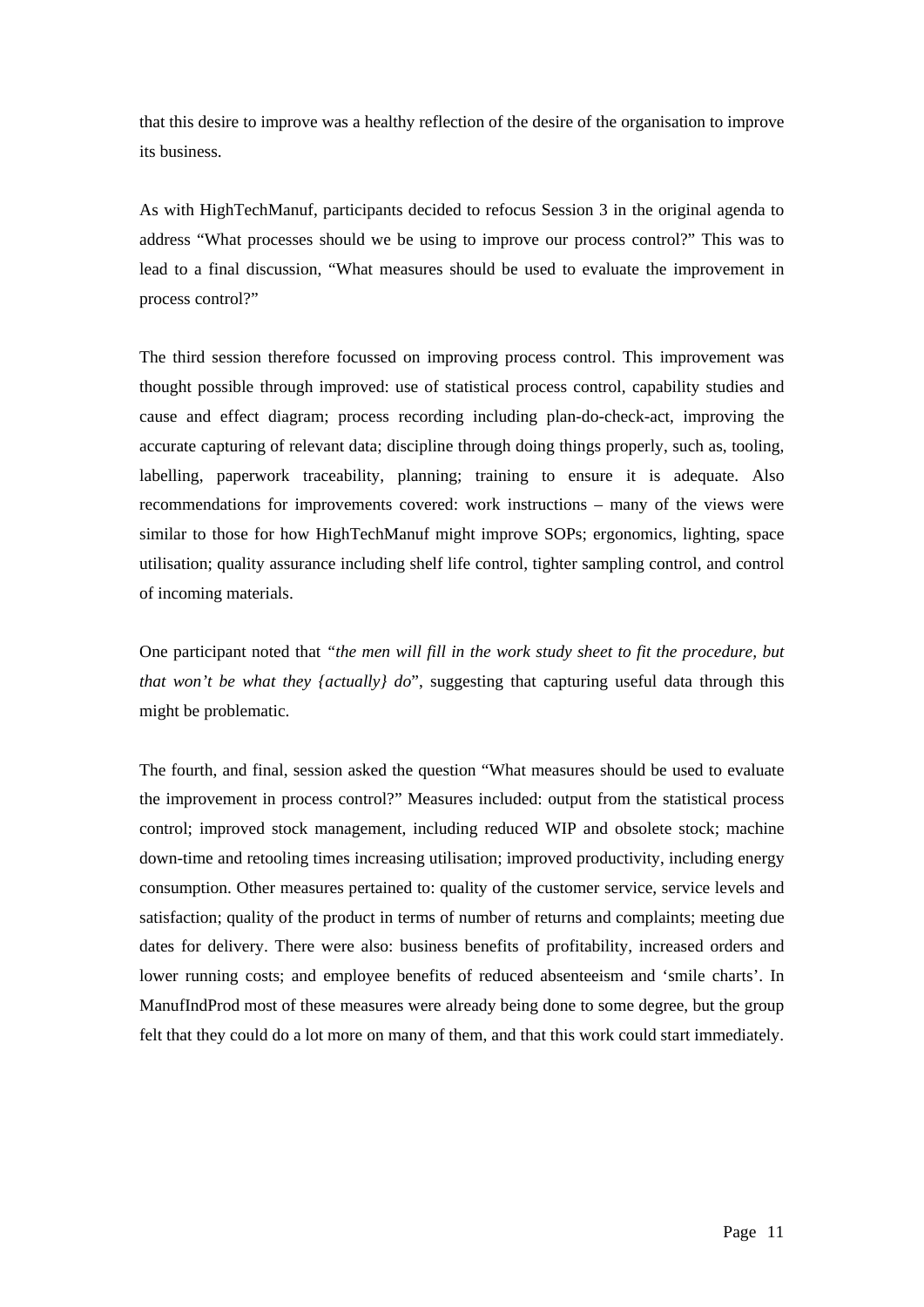#### **Discussion**

#### *The structure of the knowledge maps*

Figures 1 and 2 represent the knowledge that participants from the two organisations thought important. Although their detailed content seems very different, the two maps are remarkably similar in structure. HighTechManuf (Figure 1) has a cluster of operational knowledge (labelled "manufacturing") on the lower left-hand side. The remainder of the left-hand side consists of knowledge related to the structure part of manufacturing strategy, with a central cluster ("learning and sharing") of knowledge relating to the infrastructure part of manufacturing strategy. The right-hand side of the map comprises knowledge relating to corporate strategy. For ManufIndProd (Figure 2) the operations knowledge is in a different place (centre right, labelled "manufacturing product"). However, it is again surrounded by the knowledge related to the structure part of manufacturing strategy, with the infrastructure knowledge at the top on the left hand side, and the corporate strategy knowledge along the bottom.

These stand in sharp contrast to Figure 3, which shows the corresponding map for a nonmanufacturing organisation that was involved in the provision of social housing. In this map it is almost impossible to distinguish operational knowledge from strategic knowledge, and this is typical of these maps for non-manufacturing organisations.

#### {Take in Figure 3: "A map from the Housing workshop"}

It should be noted in this discussion that these maps, capturing as they do the opinions expressed during a particular session, are not perfect. The two activities at the top left in Figure 2, "credit rating information" and "customer prospects" are not joined to the rest of the map and clearly misplaced. The same is true of "IT support knowledge" (bottom left). (A principle of the Journey Making approach is that the maps are not normally amended after the workshop.) Nevertheless, the overall similarity between Figures 1 and 2 is striking, especially when set against the difference between these and the maps from Session 1 for nonmanufacturing organisations.

## *The importance of core processes*

Looking in slightly more detail, the importance of core processes is apparent. In Figure 1 (HighTechManuf), eight of the eleven clusters related entirely to knowledge about core processes and their management, including the whole of the left hand side of the map (manufacturing operations and strategy). The "market knowledge" cluster was also mainly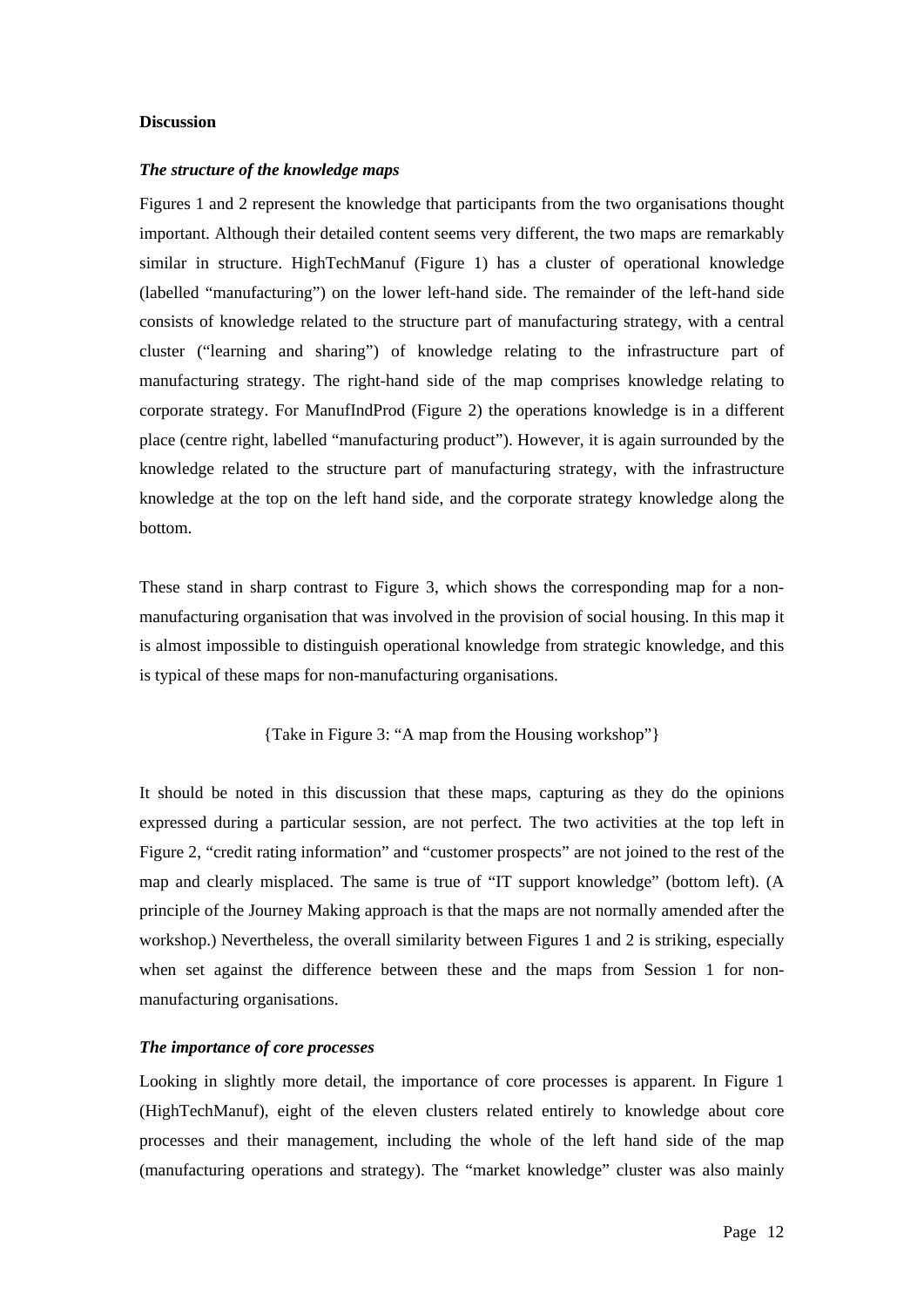core, with one or two elements of support processes, while the "general management of the business" cluster was mainly about support processes and their management.

ManufIndProd (Figure 2) started with a strong focus on the customer and their requirements. Around 16 clusters were identified, although some of these were just one item, and as already mentioned "customer prospects" and "IT support knowledge" seems to have been 'orphaned'. Seven of the clusters were entirely knowledge about core processes and their management, covering almost half the map, from the right-hand side. "External sources of technical knowledge" and "internal sources of knowledge" were also mainly about the management of core processes, while "external general knowledge" was mainly management of support processes. The three small clusters (168, 169 and 133) were management of support processes. The remaining three, "business direction", "people" and "competitor activity" were mainly knowledge about management of support processes, although some of the "People" cluster seemed to relate more specifically to knowledge about the support processes themselves.

As Figures 1 and 2 demonstrate, much of the knowledge mentioned by participants was knowledge about core processes and their management. This was also seen as being the most important, as the topics discussed in most detail in later sessions showed. HighTechManuf's main emphasis was manufacturing operations – on standard operating sheets (SOPs) for knowledge sharing. ManufIndProd's was on process control – a strategic infrastructure aspect with the discussion having strong links to operations and structure aspects such as product characteristics and design. Management of these core processes was also discussed at some length in the workshops, including strategies for encouraging employee ownership of processes. By contrast, support processes received relatively little attention, except for that of retention of skills. The formal oral processes discussed in HighTechManuf also tended to be support processes. Sales is also a support process, although whether ManufIndProd really used the term "sales" to mean marketing (which would be core) is not certain.

#### *Process and culture (perspective) change*

While it may be obvious that the implementation of a knowledge management initiative will involve process change in the organisation, it will also require some culture, or perspective, change throughout the organisation: the top-down initiative needs to be matched with bottomup commitment and enthusiasm (Edwards and Kidd, 2003b). What was evident in both cases was the need for a cultural change in the perspective of the entire organisation towards knowledge management.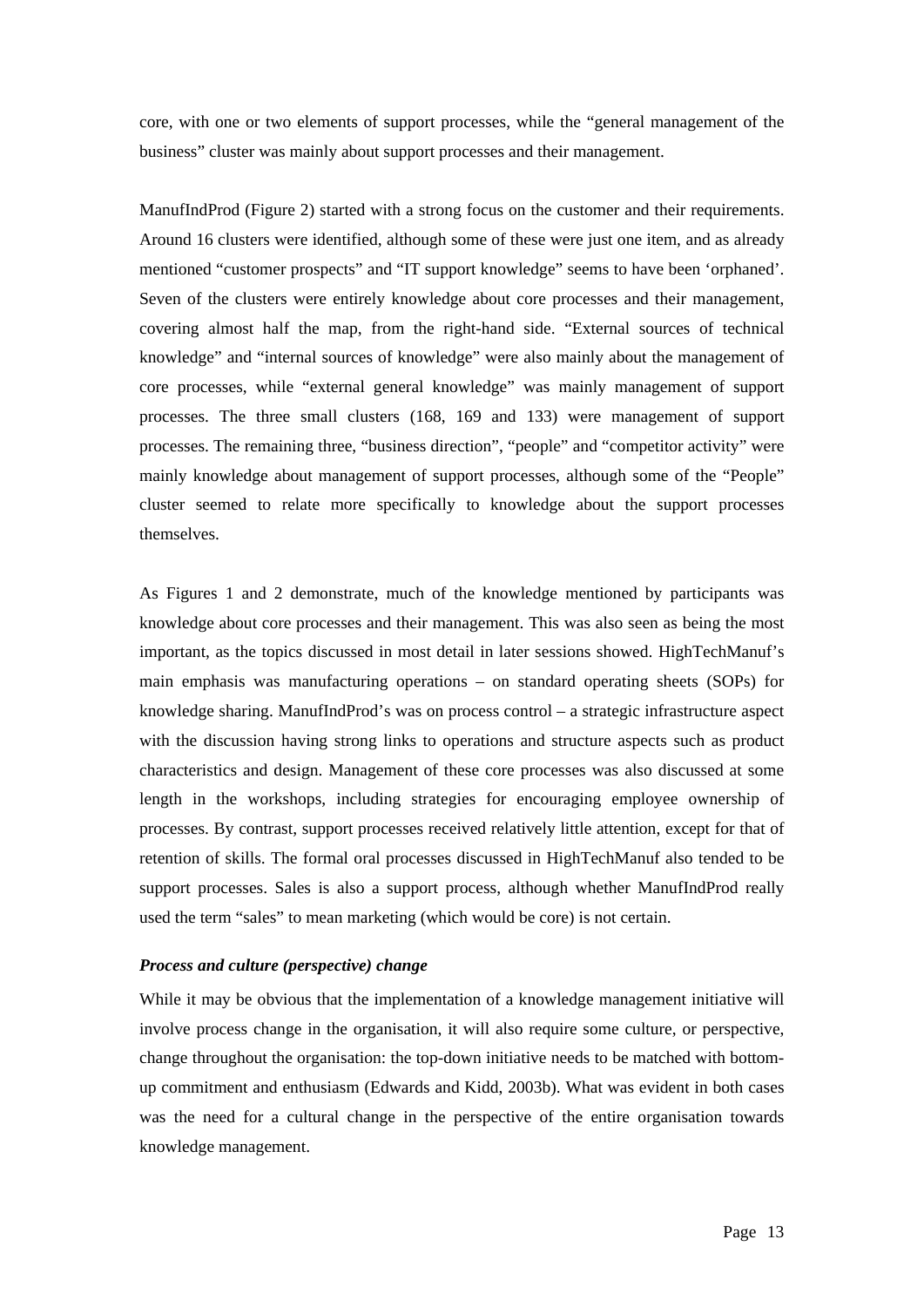The appointment of a knowledge champion (which both had done: in ManufIndProd it was the Managing Director) is an acknowledgement of the importance of knowledge management from the top of the hierarchy. One of the corresponding acknowledgements needed from lower in the hierarchy is the diligent recording of process information and knowledge. Both workshops raised concerns that changing the way in which paperwork is requested is more than just a change in process; it perhaps requires a change in the perspective of the worker about the importance of the process. The manufacturing infrastructure needs to support the structure in a very deep sense. A significant incident occurred during a break between sessions in the ManufIndProd workshop. One of the shop floor workers (a team leader) asked to speak to the facilitator. He was not sure about raising some rather controversial issues relating to the workforce taking management initiatives seriously. Previously, when the company had been part of a much larger organisation run from a 'remote' head office, the workers' reaction to any new initiative was to carry on regardless, but adapt the paperwork to look as if the new system was being operated, as mentioned above. Now, with the new management buy-out, at one level the workforce realised that the management genuinely wanted change, and genuinely valued the workers' inputs as to what that change should be. However, at another level there was still the deep-seated feeling that it was all another fad and if they ignored it, it would go away. The team leader found it very hard to make this point to the Directors who were present, but was encouraged to do so, and this led to valuable progress.

The following sub-sections pursue other aspects of "top down" and "bottom up" commitment.

## *Management for informal and formal knowledge*

Results of the type of knowledge to be shared (see Table 1) were consistent for both organisations. Comparing these to other, non-manufacturing organisations from the original study (which represented a breadth of UK organisations, public and private), we found that the manufacturing organisations had a similar balance on the management of formal and informal knowledge. This suggests that the task facing manufacturing organisations is not dissimilar to that for organisations in other sectors. Also, as for the other organisations, the participants' desire to improve the majority of these processes suggests a widespread desire for better knowledge management.

#### *Informal oral processes*

While informal (in particular, oral) knowledge sharing will always happen in organisations there was some disagreement in HighTechManuf and ManufIndProd over whether it should be encouraged. Briefly, the opposition to informal knowledge management processes felt that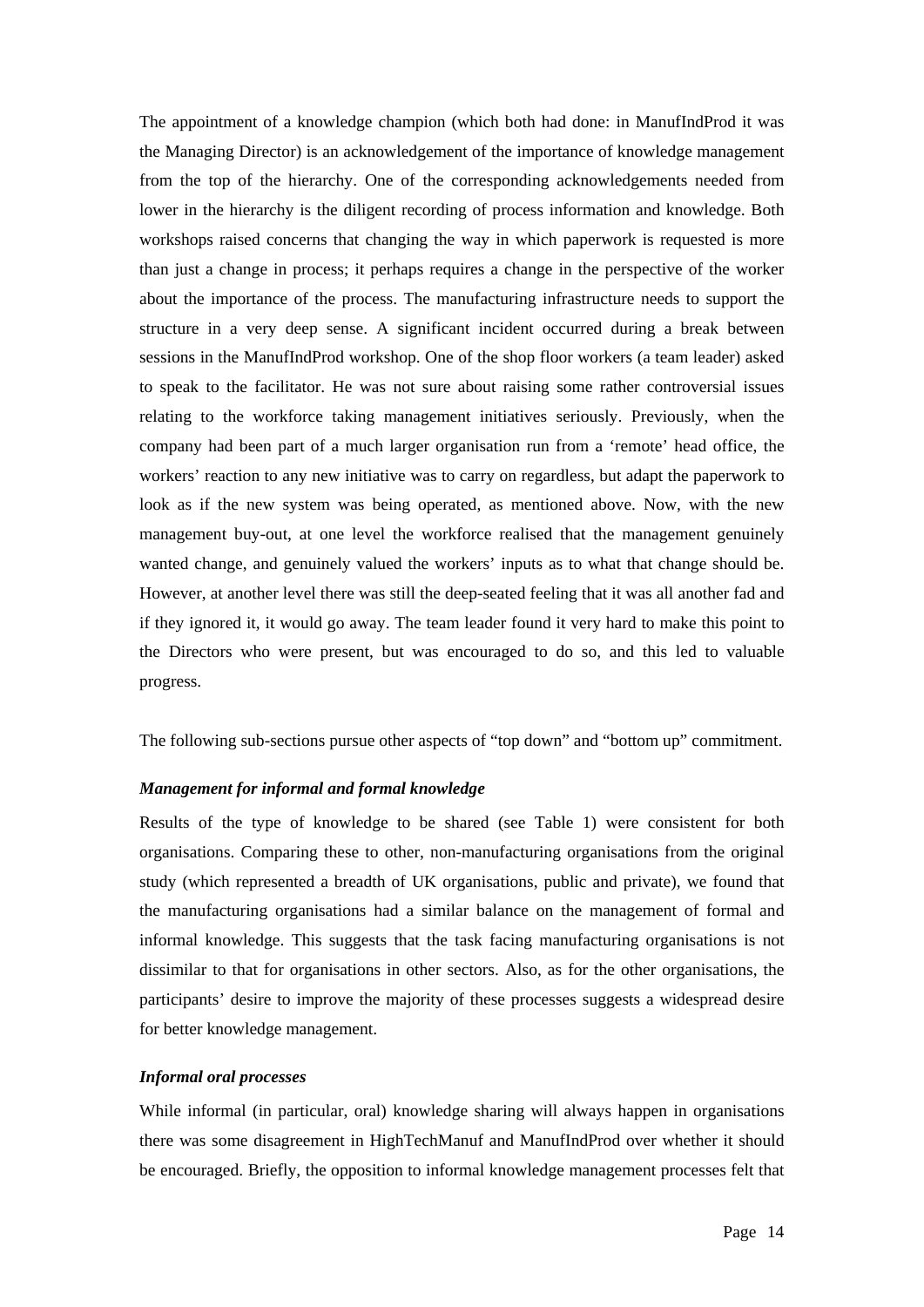what might be shared is gossip, personal views or rumour which will be mistaken for fact, and that it cannot easily and consistently be shared around the wider organisation if it is not formal. The support for informal knowledge management processes felt that: enhanced personal relationships will make for more effective working; you will share some things in a more relaxed setting that you would not readily share in a meeting; sometimes you can have spontaneously innovative thoughts in a corridor conversation.

Davenport and Prusak (1998) promote the merits of informal knowledge management - they note the importance of the water-cooler as a focus for congregating. However, in Hill's (1987) terms, these difficulties are apparent, because of the confusion of structural and infrastructural aspects that may result.

## *Taking ownership of information processes*

In both workshops, participants were keen to ensure that information and knowledge stay current through constant up-dating. HighTechManuf thought that this might be encouraged through individuals taking the ownership of processes which produce the information and knowledge. Both the knowledge management and business process literatures would support this. However, Collinson (1999) found approaches for similar types of empowerment to be "difficult, and change will take longer than anticipated" page 355. Again, this is a longerterm, infrastructural measure, when results may be needed in the shorter term.

A key element in such a change would be a role for a senior and respected manager as champion of knowledge management, actively promoting a collectivistic culture and encouraging the free sharing of knowledge and information. Glazer (1998) identifies some of the many benefits this can deliver.

#### *Communicating knowledge*

Participants in both organisations were frustrated with the lack of effective communication of knowledge. Complaints included: meetings were unfocussed and too long with the wrong people being present; email was abused by people sending indiscriminately; briefings were not of the right information. In most cases the solutions to these problems were straightforward, yet it was only through confronting the issue in a group that commitment to action began to be built. However, as few of these mechanisms involved core knowledge, it is possible that participants were subconsciously giving these matters a lower priority on their action list.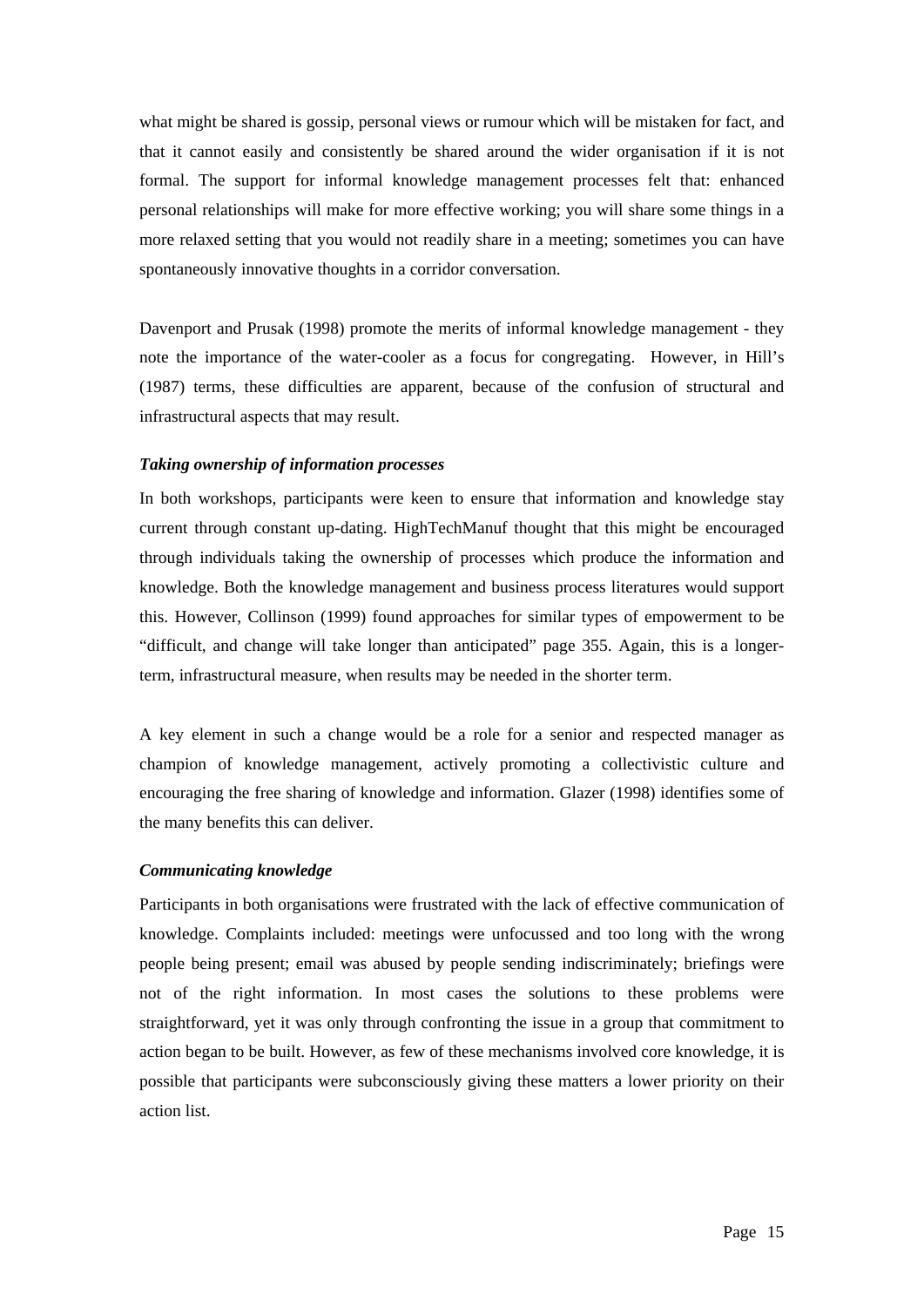#### *Action plans to improve knowledge management*

Despite the enthusiasm of the participants to make progress in knowledge management strategy, there was often an element of frustration and despair at the enormity of the task. To focus and co-ordinate the efforts of the organisation we encouraged each to develop action plans, including both quick-wins and longer-term actions (Shaw and Edwards, 2005 (to appear)). Quick-wins were designed to build momentum from realising the benefits from knowledge management, and to help build enthusiasm in rest of the organisation. Some of these quick-wins included: updating SOPs through tying a laminated SOP sheet and a marker pen to each machine so that the operator can update the SOP in line with current operations; issuing a protocol for deciding when a meeting should be called and who should be invited; improving team briefings.

Longer-term actions were those which would need significant resources to realise. These included: the design of training programmes to share process knowledge among the workforce; harnessing the full benefits from statistical process control; synthesising the use of integrated databases to break the "islands of databases" as in HighTechManuf.

#### *Using workshops for manufacturing knowledge management*

Questionnaire responses provide strong support from participants that the workshops were beneficial for their development of knowledge management strategy. Participants agreed: "I enjoyed the workshop" (average 1.65, where  $1 =$  Strongly Agree and  $5 =$  Strongly Disagree), "the process was useful in helping us to explore knowledge management" (average 1.88) and agreed that they "had ability to share ideas with group members" (average 1.88). In terms of the action plans which were generated, participants agreed that: "I think that the outcome of the workshop was the right list of things that we need to do" (average 2.31); "I hope that these outcomes will influence what our organisation does on knowledge management." (average 1.88); "I think that the outcome was generated in an appropriate way" (average 1.88); and "I feel that I have had an impact on the outcome" (average 2.13). All these are factors that are crucial for the participants' continued support of these actions through to their implementation (Eden and Ackermann, 1998).

Group workshops also have the benefit that misunderstandings can be identified and queried – for example, the term "rates per hour" was assumed by operational staff to be output, yet a member of support staff interpreted it to be pay rate.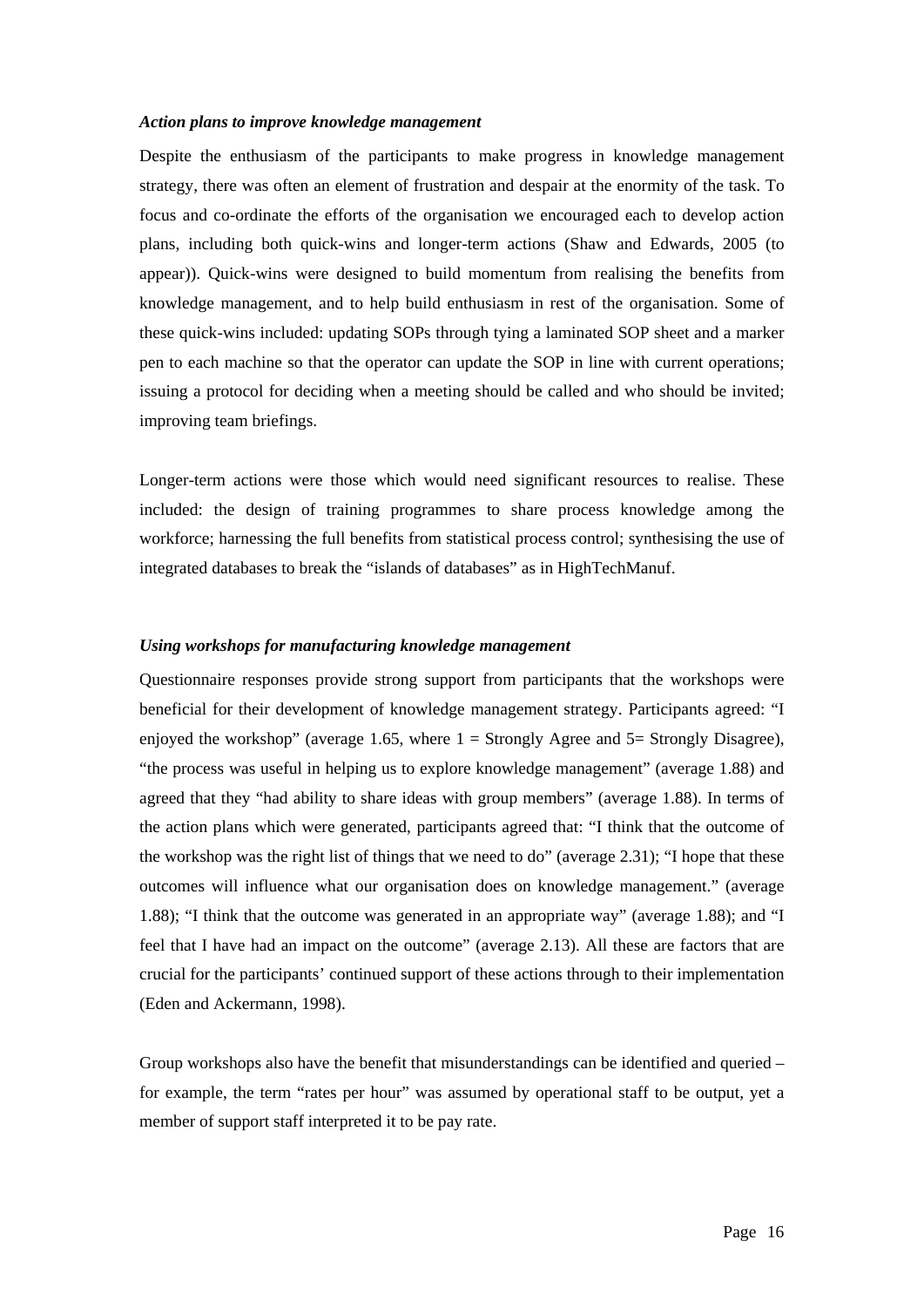#### *Limitations*

The most obvious limitations of this study are that it is based on only two organisations, and a limited number of participants from each. Concerns were expressed in the workshop about biased representation in the group. One ManufIndProd participant commented "a broader cross-section of staff may have produced a different set of priorities" as no-one from sales was present. In HighTechManuf the group focused on the issues which participants felt they could most usefully handle – there was a lack of people with responsibility for quality systems in the group, but the group only realised this as quality began to be discussed.

This underlines the importance of the selection of participants, but also that knowledge management permeates all functions of the organisation. Any implementable knowledge management strategy needs, at minimum, to include a wide range of functions and, we believe, to synthesise and be respectful to the competing priorities of these different functions.

## **Conclusions**

Two manufacturing organisations concentrated on identifying and designing a strategy for better knowledge management. Both organisations, although relatively new to knowledge management as an explicit activity, found it easy and natural to concentrate on their core knowledge, much of it concerning the manufacturing process. These are areas where the link to bottom-line results is the clearest. Nevertheless, the knowledge maps show that knowledge management strategy cuts across operations, manufacturing strategy and corporate strategy. It should not be seen as a subset of either of the latter two.

In terms of implementing the knowledge management strategy, both top down and bottom up actions were needed. From the top, successful implementation might be supported through a knowledge champion promoting a collectivistic culture, implementing reward structures appropriate to such a culture, and the influence of line management in reinforcing this. The latter applies especially to informal methods of sharing knowledge. These may be effective, but some managers find it hard to allow them to take place. From the bottom up, the workforce needs to take ownership of processes, and to make sure that descriptions of the process remain in step with what actually happens. Training was viewed as an important means of sharing and retaining knowledge, but can only work if what is recorded matches what is done.

To be a knowledge-led company it seems crucial that all categories of knowledge are managed: within, across and between functions. Manufacturing organisations may have an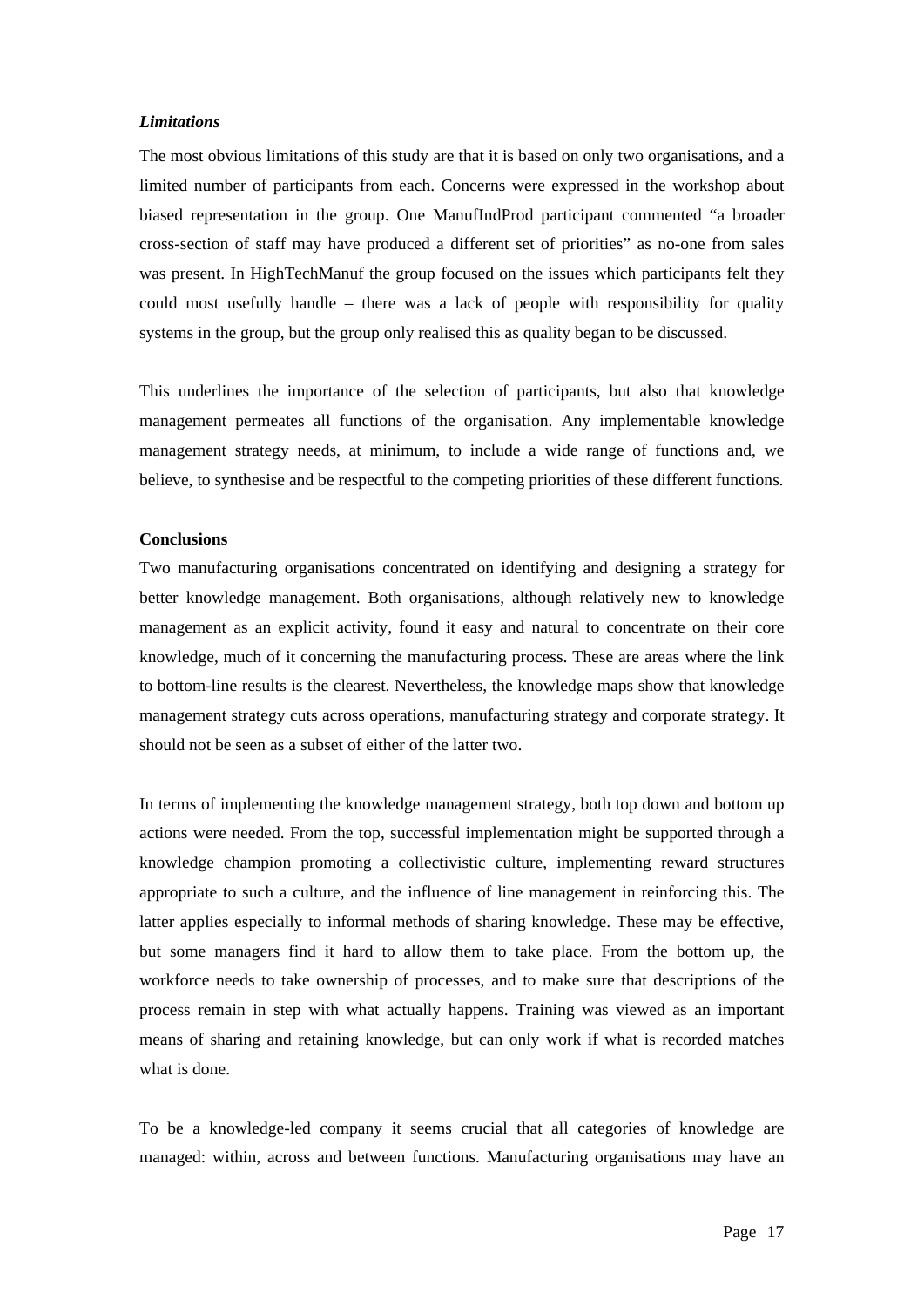advantage here in that it may be easier for them to distinguish between operational and strategic knowledge than it is for non-manufacturing organisations.

A fruitful area for future work could be to explore the consistency of knowledge management strategy with the organisation's manufacturing and corporate strategies.

As for the workshops, they seemed appropriate for enabling people from different manufacturing functions in the same organisation to share their knowledge about how to improve knowledge management processes. The workshops enabled the participants' negotiation on different action plans in pursuit of a strategy which was appropriate for implementation.

#### **Acknowledgement**

This research was funded by CIMA, the Chartered Institute of Management Accountants in the UK.

## **References**

- Beckett, A. J., Wainwright, C. E. R. and Bance, D. (2000), "Implementing an industrial continuous improvement system: A knowledge management case study", *Industrial Management and Data Systems,* Vol 100, No. 7, pp.330-338.
- Bhatt, G. D. (2000), "Organizing knowledge in the knowledge development cycle", *Journal of Knowledge Management,* Vol 4, No. 1, pp.15-26.
- Chaston, I., Badger, B., Mangles, T. and Sadler-Smith, E. (2001), "Organisational learning style, competencies and learning systems in small, UK manufacturing firms", *International Journal of Operations & Production Management,* Vol 21, No. 11, pp.1417-1432.
- Chaston, I. and Mangles, T. (2000), "Business networks: assisting knowledge management and competence acquisition within UK manufacturing firms", *Journal of Small Business and Enterprise Development,* Vol 7, No. 2, pp.160-170.
- Collinson, S. (1999), "Knowledge management capabilities for steel makers: A British-Japanese corporate alliance for organizational learning", *Technology Analysis and Strategic Management,* Vol 11, No. 3, pp.337-358.
- Davenport, T. H. and Prusak, L. (1998), *Working knowledge: how organizations manage what they know,* Harvard Business School Press, Boston, Mass.
- Earl, M. J. (1994), "The new and the old of business process redesign", *The Journal of Strategic Information Systems,* Vol 3, No. 1, pp.5-22.
- Eden, C. and Ackermann, F. (1998), *Making Strategy: The Journey of Strategic Management,*  Sage, London.
- Edwards, J. S. and Kidd, J. B. (2003a), "Bridging the gap from the general to the specific by linking knowledge management to business processes", in Hlupic, V. (Ed.) Knowledge and Business Process Management, Idea Group, Hershey PA, pp.118- 136.
- Edwards, J. S. and Kidd, J. B. (2003b), "Knowledge Management sans frontières", *Journal of the Operational Research Society,* Vol 54, No. 2, pp.130-139.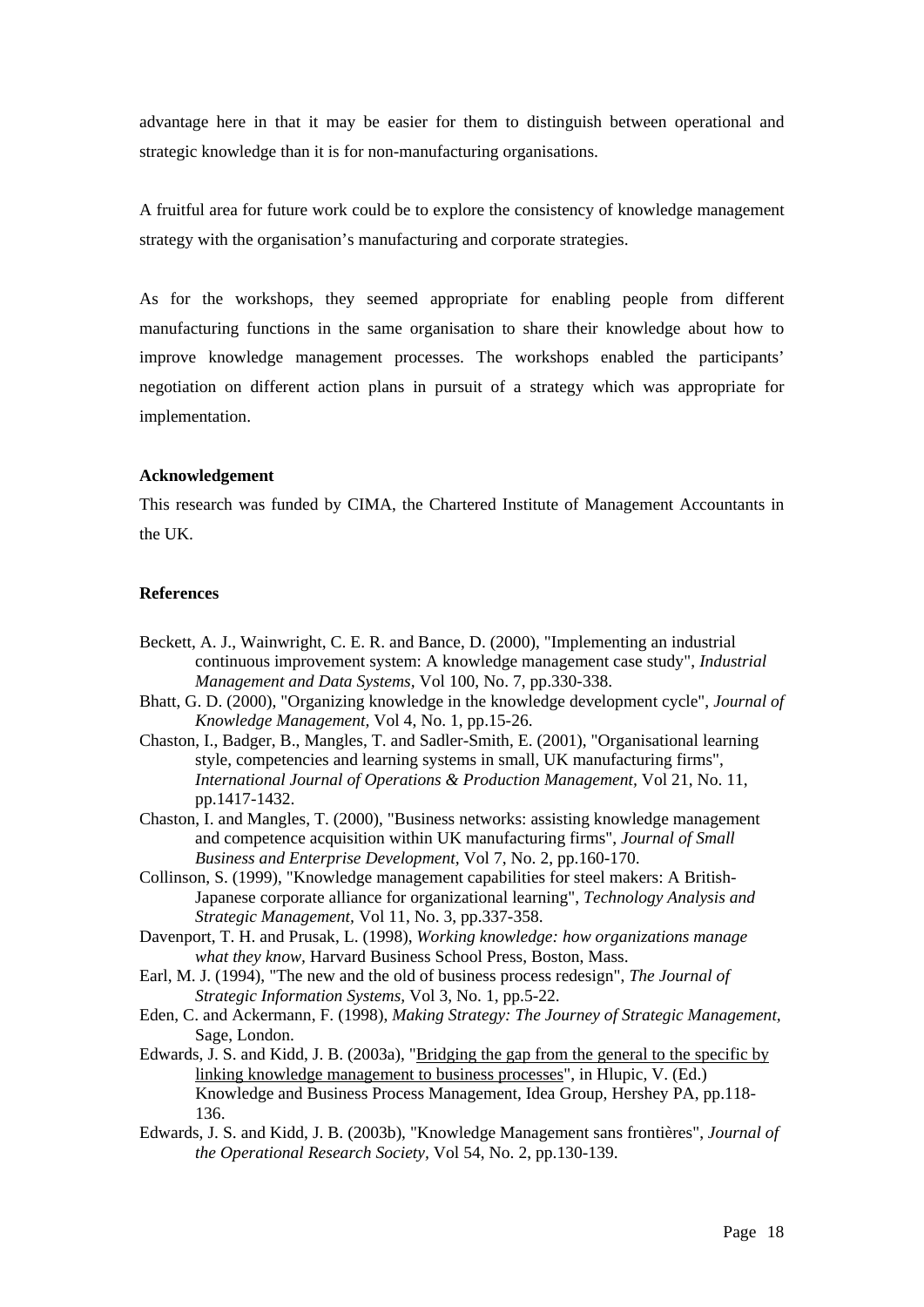- Germain, R., Droge, C. and Christensen, W. (2001), "The mediating role of operations knowledge in the relationship of context with performance", *Journal of Operations Management,* Vol 19, 453-469.
- Glazer, R. (1998), "Measuring the knower: Towards a theory of knowledge equity", *California Management Review,* Vol 40, No. 3, pp.175-194.
- Hayes, R. H. and Wheelwright, S. C. (1984), *Restoring our competitive edge,* Collier Macmillan, New York.
- Hill, T. J. (1987), "Teaching manufacturing strategy", *International Journal of Operations & Production Management,* Vol 6, No. 3, pp.10-20.
- Leseure, M. and Brookes, N. (2001), "Micro knowledge management: A job design framework", in Roy, R. (Ed.) Industrial knowledge management: A micro-level approach, Springer-Verlag, pp.163-178.
- Minor, E. D., Hensley, R. L. and Wood, D. R. (1994), "A review of empirical manufacturing strategy studies", *International Journal of Operations & Production Management,* Vol 14, No. 1, pp.5-25.
- Misterek, S. D. A., Schroeder, R. G. and Bates, K. A. (1992), "The nature of the link between manufacturing strategy and organizational culture", in Voss, C. A. (Ed.) Manufacturing strategy: process and content, Chapman & Hall, London, pp.331-352.
- Mohanty, R. P. and Deshmukh, S. G. (1999), "Evaluating manufacturing strategy for a learning organization: A case", *International Journal of Operations and Production Management,* Vol 19, No. 3, pp.308-327.
- Ordonez de Pablos, P. (2002), "Knowledge management and organizational learning: Typologies of knowledge sharing in the Spanish manufacturing industry from 1995 to 1999", *Journal of Knowledge Management,* Vol 6, No. 1, pp.52-62.
- Paiva, E. L., Roth, A. V. and Fensterseifer, J. E. (2002), "Focusing information in manufacturing: A knowledge management perspective", *Industrial Management and Data Systems,* Vol 102, 381-389.
- Platts, K. W. and Gregory, M. J. (1992), "A manufacturing audit approach to strategy formulation", in Voss, C. A. (Ed.) Manufacturing strategy: process and content, Chapman & Hall, London, pp.29-55.
- Prasad, B. (2000), "Converting computer-integrated manufacturing into an intelligent information system by combining CIM with concurrent engineering and knowledge management", *Industrial Management and Data Systems,* Vol 100, 301-316.
- Robertson, M., Swan, J. and Newell, S. (1996), "The role of networks in the diffusion of technological innovation", *Journal of Management Studies,* Vol 33, No. 3, pp.333- 359.
- Robinson, S., Edwards, J. S. and Yongfa, W. (2003), "Linking the Witness simulation software to an expert system to represent a decision-making process", *Journal of Computing and Information Technology,* Vol 11, No. 2, pp.123-133.
- Shaw, D. and Edwards, J. S. (2005 (to appear)), "Building user commitment to implementing a knowledge management strategy", *Information & Management*.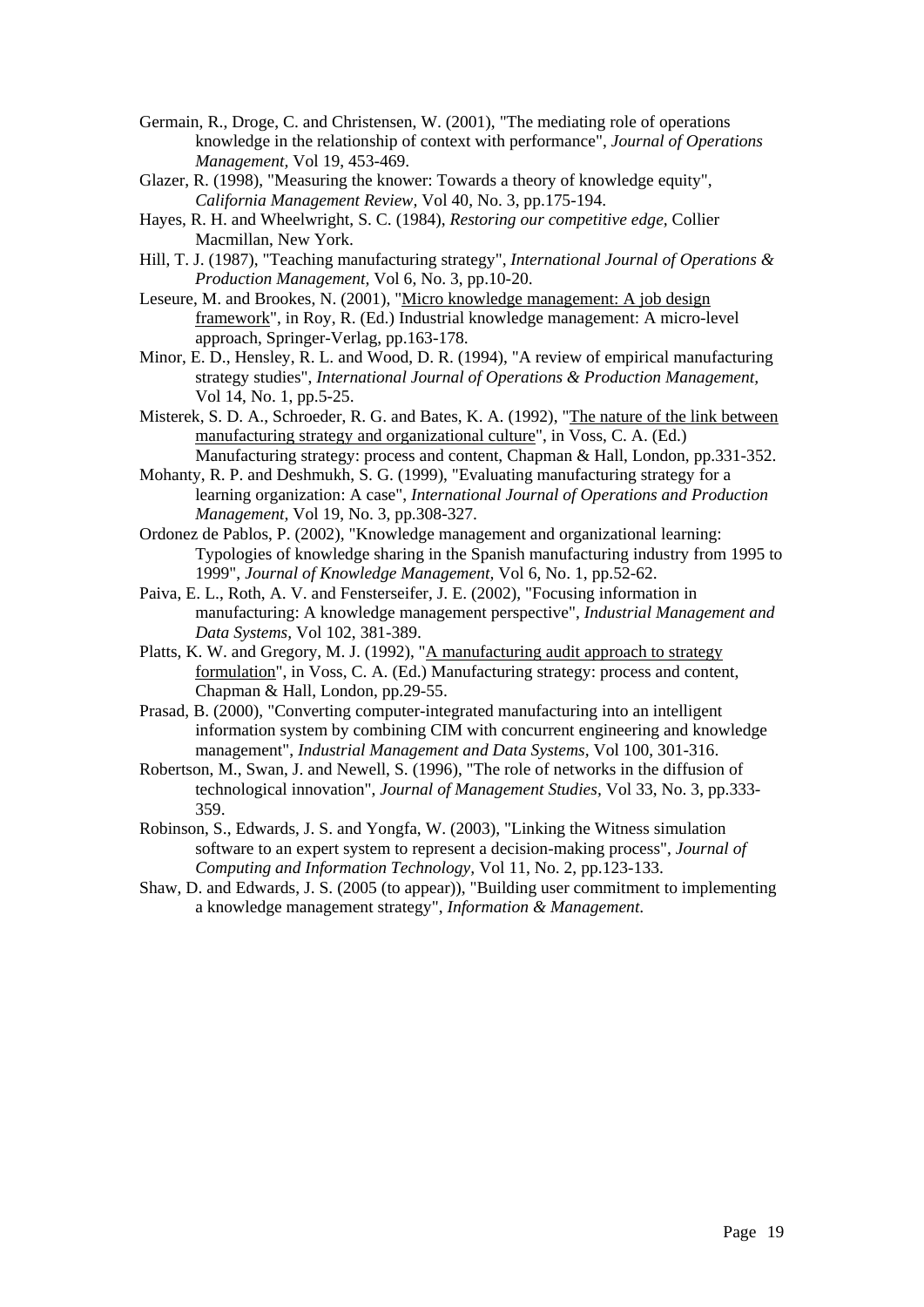|              | HighTechManuf |                 | <b>ManufIndProd</b> |                 | <b>Housing</b> |                 | Average for other<br>organisations |                 |
|--------------|---------------|-----------------|---------------------|-----------------|----------------|-----------------|------------------------------------|-----------------|
|              | <b>Formal</b> | <b>Informal</b> | <b>Formal</b>       | <b>Informal</b> | <b>Formal</b>  | <b>Informal</b> | <b>Formal</b>                      | <b>Informal</b> |
| Oral         | 17%           | 10%             | 9%                  | 1%              | 25%            | 6%              | 18%                                | 10%             |
| Written      | 46%           | 0%              | 62%                 | 1%              | 49%            | 2%              | 49%                                | 1%              |
| Electronic   | 8%            | 6%              | 4%                  | 1%              | 4%             | 6%              | 10%                                | 3%              |
| Experiential | 6%            |                 | 7%                  |                 | 8%             |                 | 3%                                 |                 |
| Other        | 6%            |                 | 13%                 |                 | 0%             |                 | 6%                                 |                 |

**Table 1: The types of knowledge to be managed**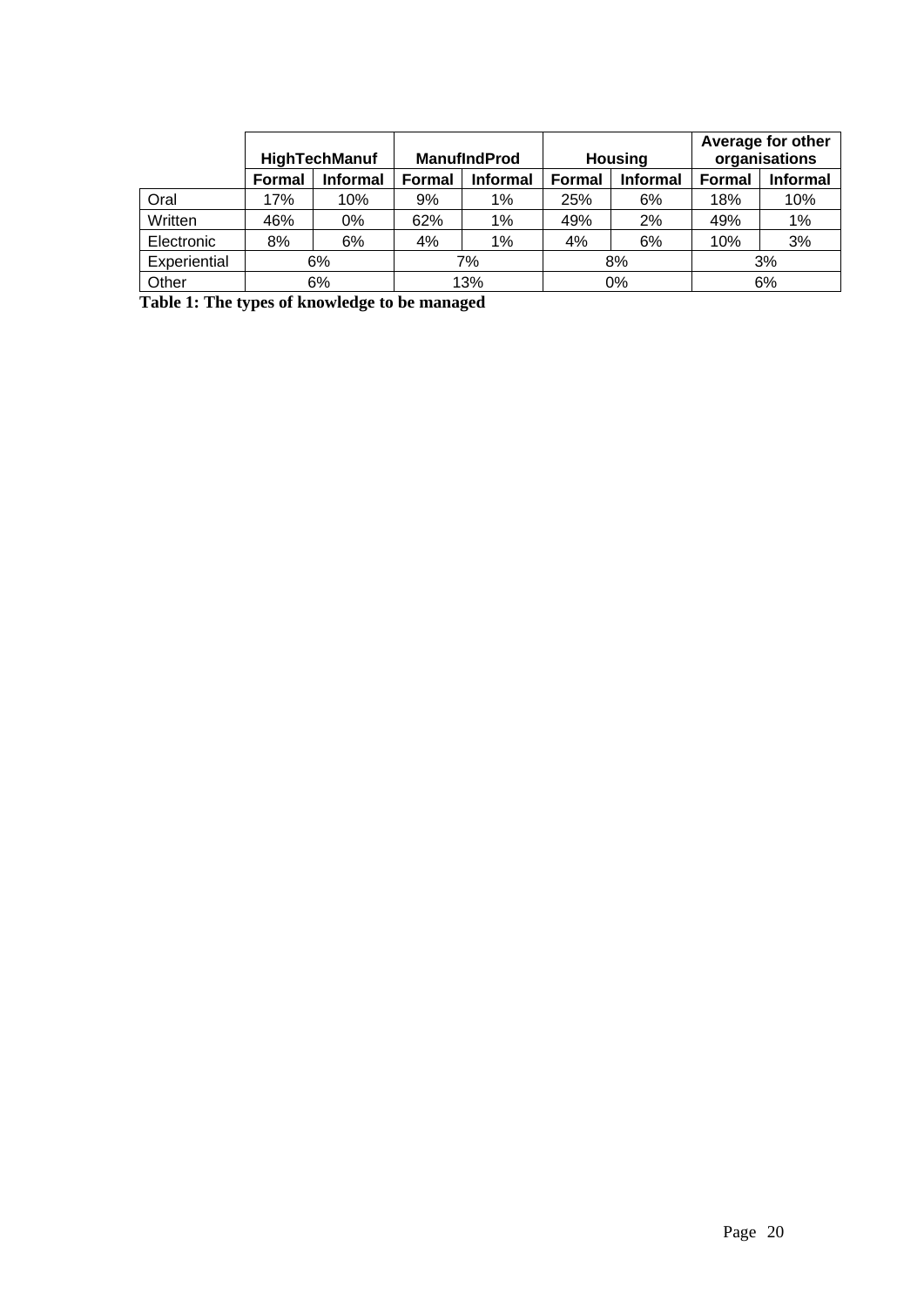

**Figure 1: "A map from the HighTechManuf workshop"**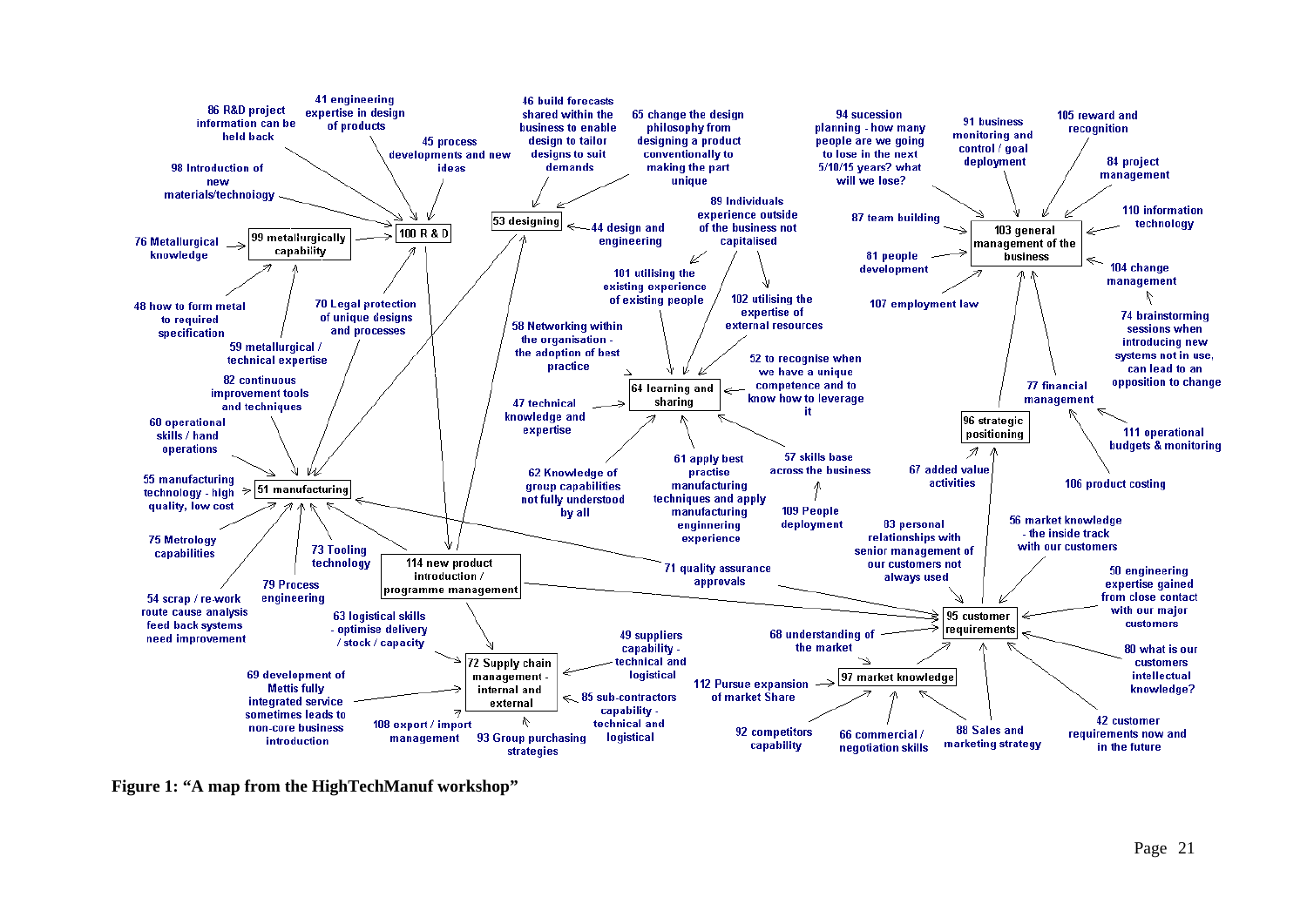

**Figure 2: "A map from ManufIndProd workshop"**